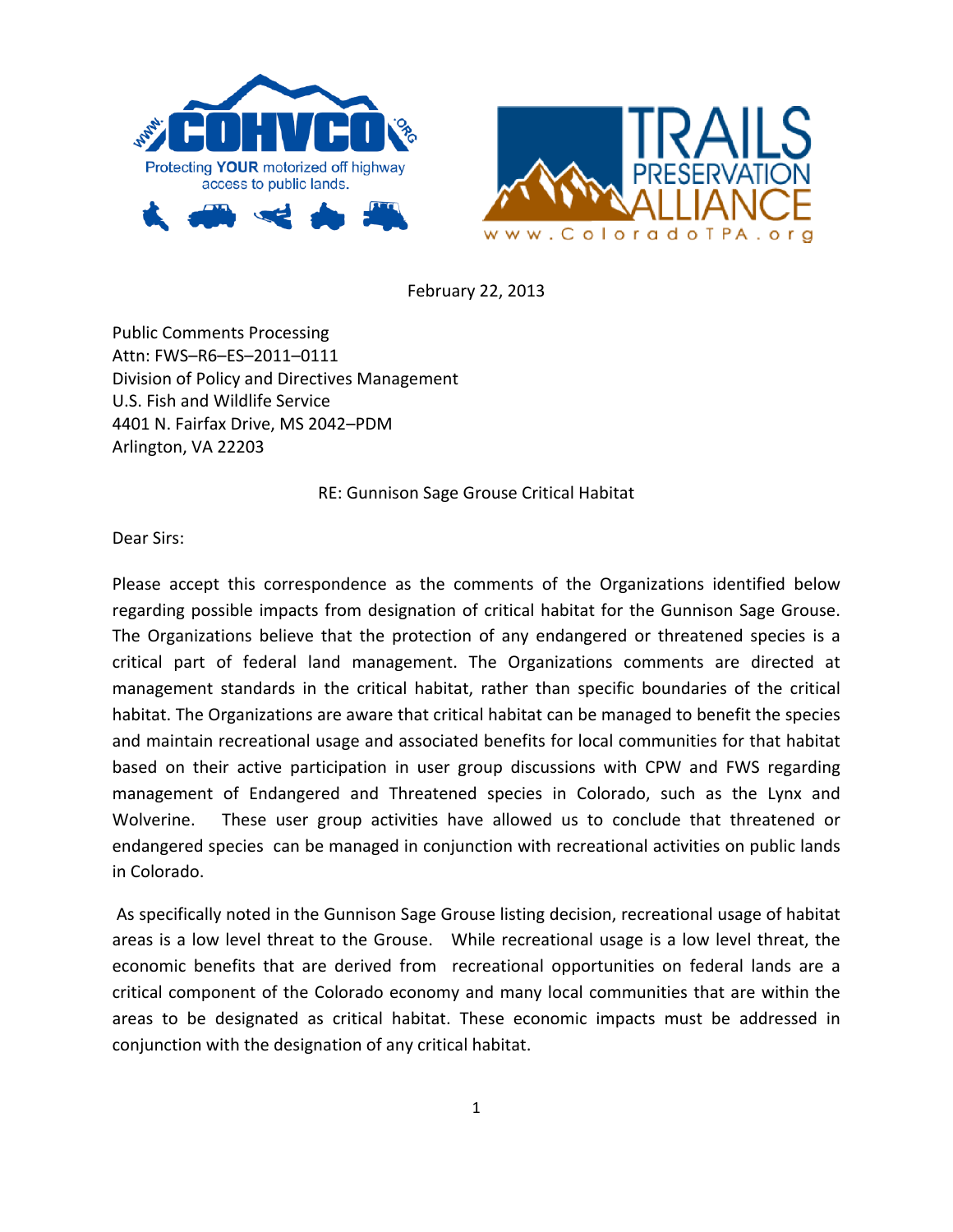Prior to addressing the specific concerns of the habitat designations, a brief summary of each Organization is needed. The Colorado Off-Highway Vehicle Coalition ("COHVCO") is a grassroots advocacy organization of approximately 2,500 members seeking to represent, assist, educate, and empower all OHV recreationists in the protection and promotion of off-highway motorized recreation throughout Colorado. COHVCO is an environmental organization that advocates and promotes the responsible use and conservation of our public lands and natural resources to preserve their aesthetic and recreational qualities for future generations.

The Trail Preservation Alliance ("TPA") is a 100 percent volunteer organization whose intention is to be a viable partner, working with the United States Forest Service (USFS) and the Bureau of Land Management (BLM) to preserve the sport of trail riding. The TPA acts as an advocate of the sport and takes the necessary action to insure that the USFS and BLM allocate to trail riding a fair and equitable percentage of access to public lands. For purposes of these comments, Colorado Off-Highway Vehicle Coalition and the Trail Preservation Alliance will be referred to as "the Organizations" in these comments.

There are significant economic contributions derived from the recreational use of public lands, and these contributions are directly related to the dispersed route network that is currently in place for summer usage on areas to be designated as habitat. The Organizations believe there are several types of seasonal route designations that would limit the minimal impacts on the Grouse from these recreational resources. These designations must be meaningfully addressed prior to closure of any route. The Organizations believe the first step that must be taken to protect recreation in habitat areas is addressing benefits of limiting travel to existing routes. Currently significant portions of the proposed critical habitat areas are managed as open areas for summer usage, meaning recreational usage is allowed throughout the area, rather than just existing routes. Restricting summer travel to existing routes in these areas would provide a significant benefit to the Grouse and the sage brush habitat the Grouse depends on.

If a designated route system is found to be insufficient, the Organizations believe that limited seasonal closures of routes and adjacent lek areas to **all uses** would be highly effective in minimizing impacts to Grouse actively using lek areas. As repeatedly noted in the listing decision, there are a wide range of factors negatively impacting the Grouse. Closures of lek areas only to motorized trail recreation will not benefit the grouse significantly, given the numerous threats to the Grouse and the minimal threat that recreation poses to the Grouse.

Recreational users of routes in areas currently managed under these standards will be familiar limited seasonal closures of routes for a wide range of reasons ranging from elk calving areas to heavy spring runoff. The currently high levels of awareness of these management standards will insure high levels of compliance with seasonal closures. The Organizations are aware that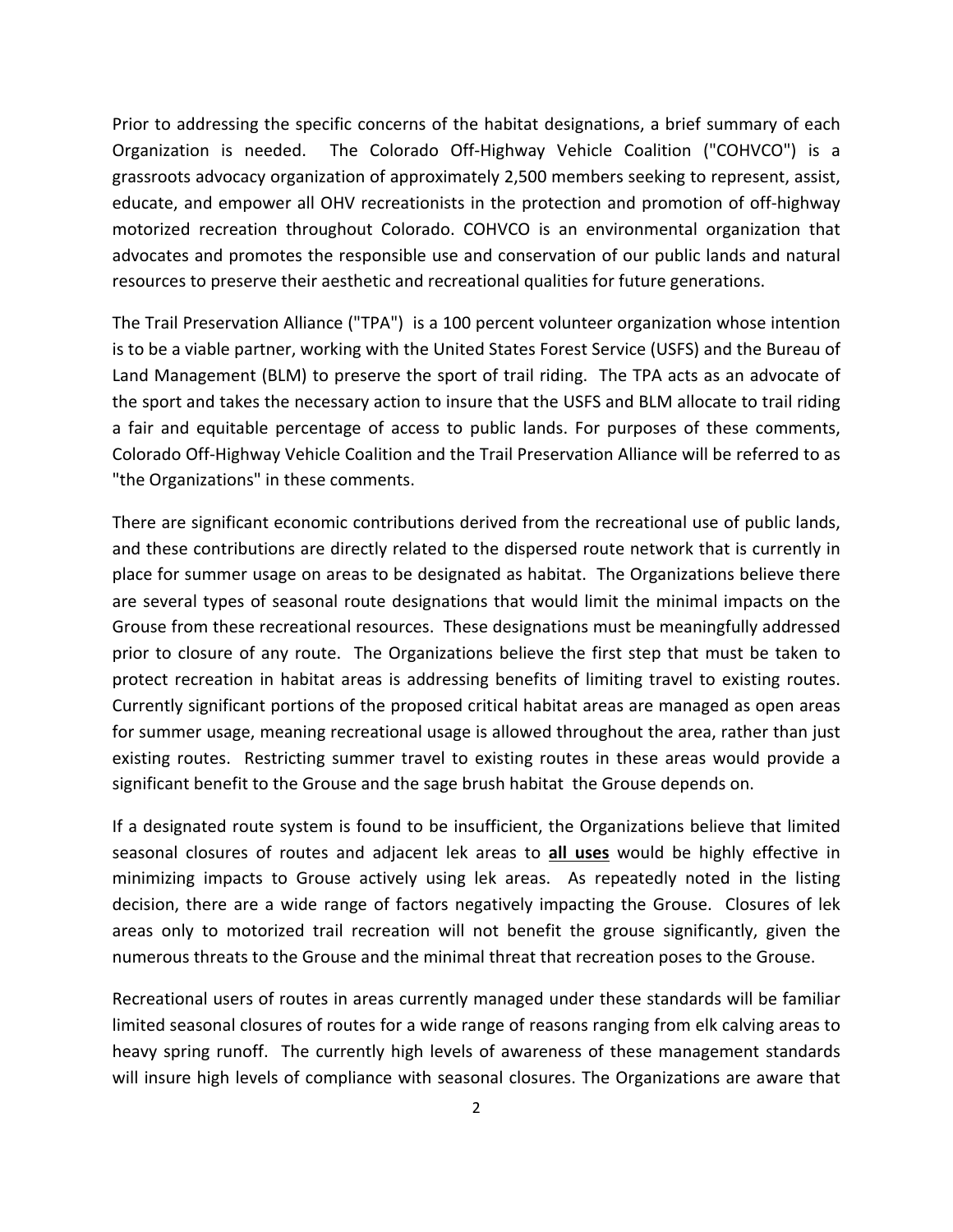many of the routes in the vicinity of lek sites may already be subject to seasonal closures for other reasons.

The Organizations believe the application of seasonal wheeled closures to lek areas must also provide flexibility to allow certain routes of significant importance for accessing areas outside the habitat area to remain open with requirements of remaining on the route. Closing a route that provides the sole means of access to a parking area or other access points to lands that are beyond the critical habitat boundaries will also limit recreational usage of the non-habitat area. This will compound any economic impact concerns and generate little benefit to the Grouse or its sage brush habitat.

The Organizations are vigorously opposed to any large scale summer route closures of habitat areas beyond those necessary for the seasonal protection of lek areas and maintenance of habitat areas. The Organizations are very aware that closures of all routes on public lands will not off-set the impacts of development on private lands adjacent to the public lands. Support of private land owners will be a key component of any meaningful recovery of the Sage Grouse and large scale closures would not aid in building these relationships. The importance of these partnerships and public support is critical as critical habitat designation decision specifically states private lands in habitat areas range from 32-86.4% of the habitat area.<sup>1</sup> Conservation easements and other protective designations developed by Colorado Parks and Wildlife management of Greater Sage Grouse and many other species inhabiting the areas subject to the conservation easement has only developed as a result of partnerships with private land owners.

The Organizations believe moving to a designated route system for summer travel, with limited seasonal closures for protection of leks in the proposed critical habitat areas would provide significant protection for the Grouse and the sage brush habitat the Grouse is dependent on, while appropriately balancing economic benefits that are provided to the Colorado economy from the dispersed trail network.

## 1. Additional comment periods should be provided to allow public comment on proposed **critical habitat management standards and designations.**

The Organizations appreciate the Agency's request for submission of economic impact data as part of the habitat designation process and rulemaking, as this designation is a major federal

<sup>&</sup>lt;sup>1</sup> Endangered and Threatened Wildlife and Plants; *Designation of Critical Habitat for Gunnison Sage-Grouse*; 78 Fed. Reg 2540 (Jan. 11, 2013) at pgs 2552-2556. (hereinafter referred to as the "Habitat proposal").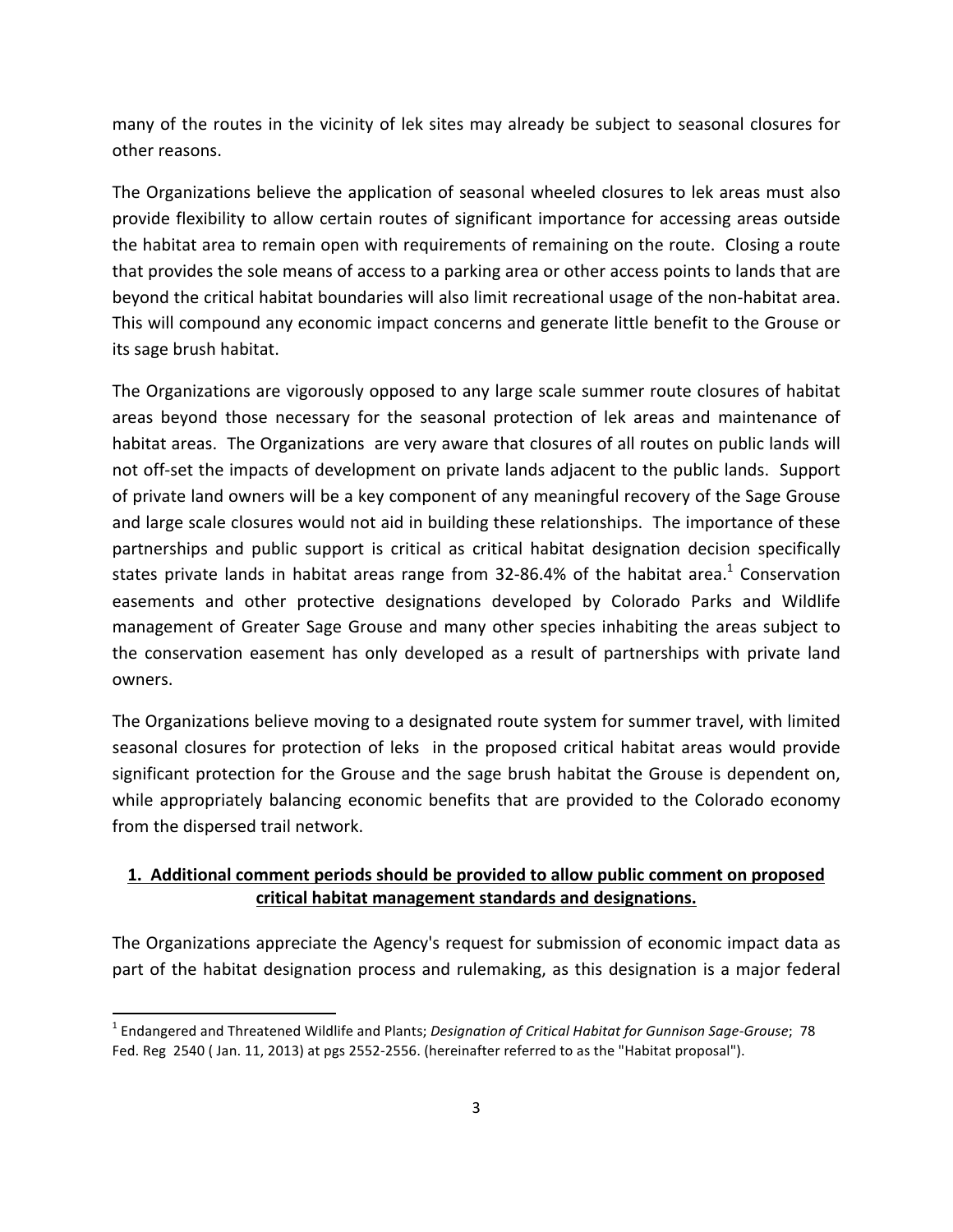action subject to Administrative rulemaking requirements and Endangered Species Act requirements. While this opportunity is welcomed, the Organizations are very concerned that a comment period would not be provided to allow for comment on how the economic impact information which is being provided in this round of comments is integrated into the management standards for habitat designation. Final development of these standards is often a critical component of habitat designation.

The Proposal seeks to obtain basic input regarding economic interests in the following manner:

"The economic analysis will estimate the economic impact of a potential designation of critical habitat on these activities. During the development of a final designation, we will consider economic impacts, public comments, and other new information, and areas may be excluded from the final critical habitat designation under section  $4(b)(2)$  of the Act and our implementing regulations at 50 CFR 424.19." $2$ 

While this request for information is appreciated, an additional comment period would allow for meaningful public comment of final management standards in the habitat areas. These standards will directly impact usage of the habitat areas and a proper balance of protection of the Grouse and economic impacts will significantly further partnerships for future protection of the Grouse. The Organizations believe the current request is insufficient to satisfy the requirements of critical habitat designation, which require a final rule or position be provided to the public as part of the comment process. These regulations are clarified in the code of federal regulations as follows:

**"§ 424.19 Final rules—impact analysis of critical habitat.** The Secretary shall identify any significant activities that would either affect an area considered for designation as critical habitat or be likely to be affected by the designation, and shall, after proposing designation of such an area, consider the probable economic and other impacts of the designation upon proposed or ongoing activities. The Secretary may exclude any portion of such an area from the critical habitat if the benefits of such exclusion outweigh the benefits of specifying the area as part of the critical habitat. The Secretary shall not exclude any such area if, based on the best scientific and commercial data available, he determines that the failure to designate that area as critical habitat will result in the extinction of the species concerned."

 $2$  Habitat Proposal at pg 2558.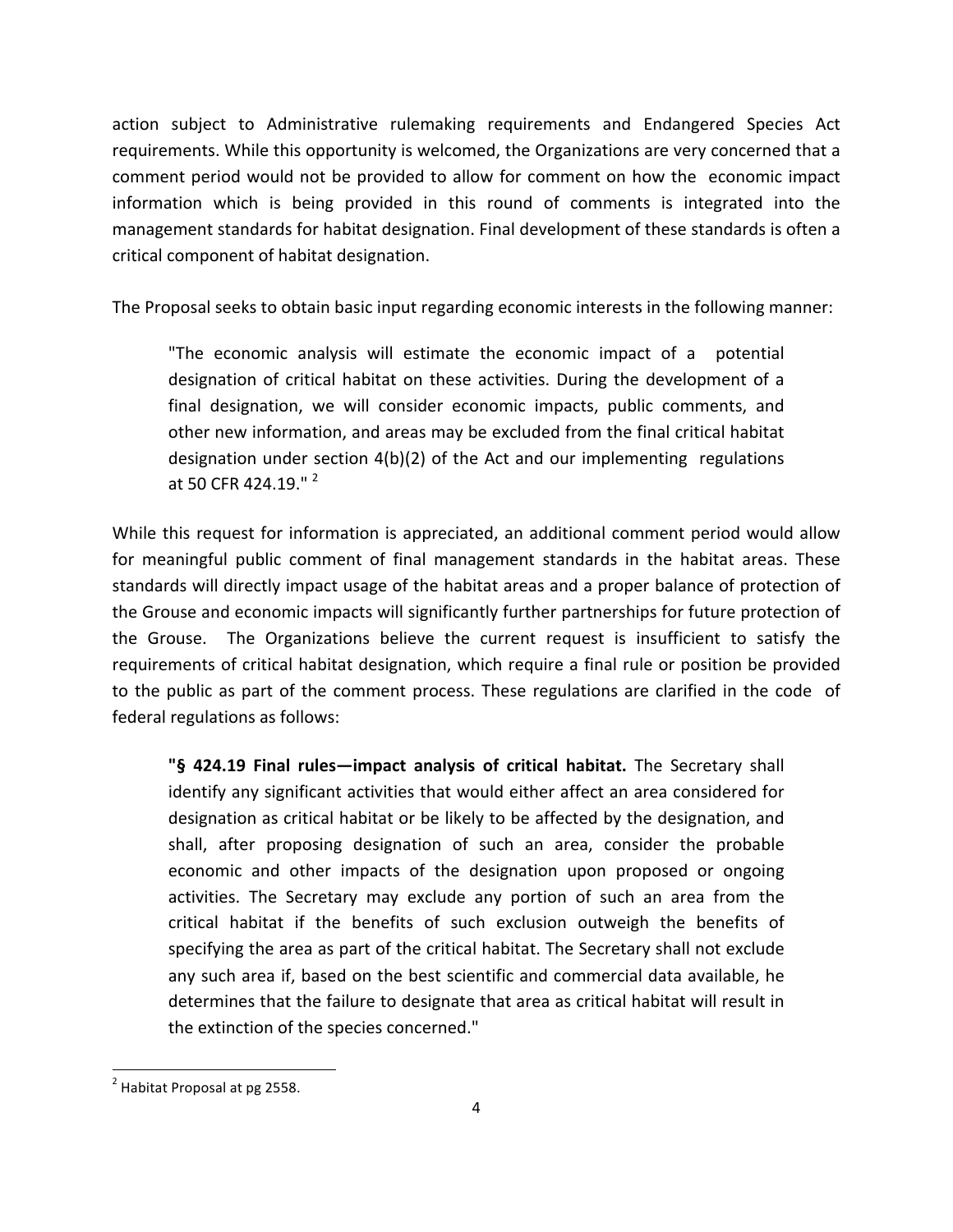It has been the Organizations experience that there are a wide range of options for integrating any information into the planning process and choosing the proper course and management balance for the information is a critical part of the rulemaking process. While the Organizations believe there are many ways to minimize economic impacts, such as seasonal closures of routes adjacent to lek areas and the protection of habitat that result from a designated trail system, the Organizations are not able to meaningfully comment on the sufficiency of any regulations on minimizing economic impacts. Providing an additional comment period would allow the public to address any concerns that might arise in the application of this economic impact information. Avoiding such a conflict will generate significant public support for the proposal and benefit the Grouse in the long run.

As the Organizations are unable to address any issues that might surround how the economic impact information obtained in response to the current open request is integrated into the final critical habitat designation, the Organizations vigorously assert that an additional comment period be provided to address any local issues or areas that impacted by the final designations.

### **2.** Recreational usage of habitat areas is not a significant threat to Gunnison Sage Grouse.

The Organizations are very aware there are a large number of issues involved with the decline of all Grouse species, including urbanization of habitat, grazing, oil and gas exploration and increased predation. While there are a large number of threats to the grouse, recreational usage of habitat areas has been a concern that has been consistently identified as a lower level threat. The low level threat of recreation to the Grouse is clearly identified in the listing decision issued in conjunction with the proposed critical habitat designations, which specifically states:

**"Recreational activities as discussed above do not singularly pose a threat to** Gunnison sage-grouse. However, there may be certain situations where recreational activities are impacting local concentrations of Gunnison sage grouse, especially in areas where habitat is already fragmented such as in the six small populations and in certain areas within the Gunnison Basin." $3$ 

<sup>&</sup>lt;sup>3</sup> Endangered and Threatened Wildlife and Plants; *Endangered Status for Gunnison Sage-Grouse*; 78 Fed. Reg. 2486 (Jan. 11, 2013) at pg 2533. (hereinafter referred to as the "status proposal")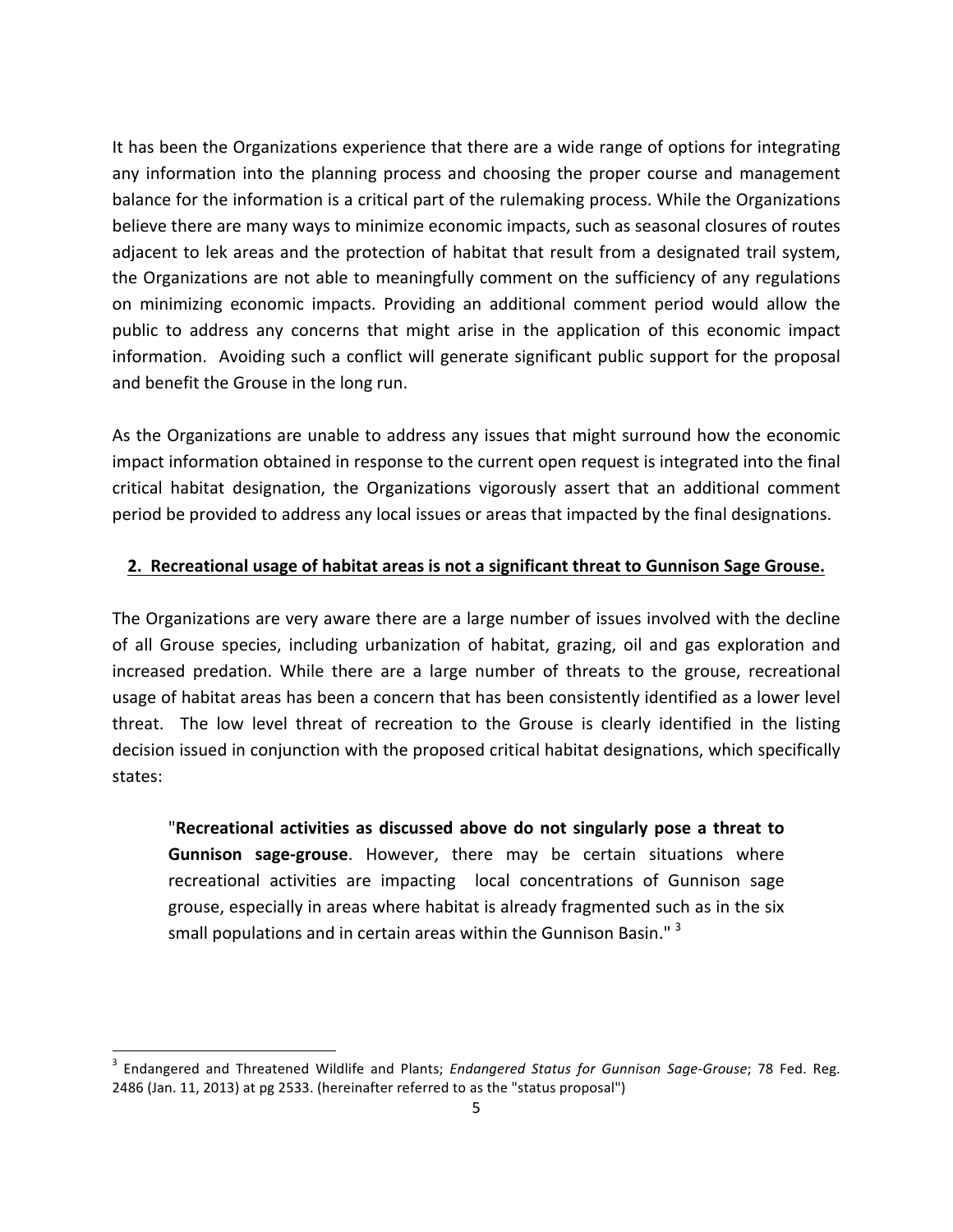In the recently released listing decision for the Greater Sage Grouse, recreational activity was also identified as a low priority threat.<sup>4</sup> Management of the impact of roads on Grouse in habitat areas is a key component in the habitat designation process as the listing decision notes that all grouse habitat is at least indirectly impacted by roads.  $5$  The Organizations are keenly aware that wildlife response to a high volume, high speed arterial road is consistently higher than the response to a low speed, low volume forest service type road. Research indicates that Grouse display a hierarchical response to levels of road use.<sup>6</sup> Road access to recreational areas is a key component of most users recreational experience on public lands and this access is frequently only provided by low speed, low volume forest service roads. Frequently many of these routes see very minimal levels of usage during the week, which should be taken into account in management of these routes.

While roads are also identified as a possible threat to the Gunnison sage grouse, the Organizations believe many of the factors addressed in the road section are not truly related to the usage and existence of the road in the habitat area. The Organizations believe many of the factors currently discussed as road impacts are more accurately summarized as urbanization of private lands, given the extensive discussions of residential development and population growth as part of the roads analysis. While these private land factors certainly impacting Grouse, these factors will not be addressed by management of public lands on areas adjacent to the areas being impacted by private land urbanization. Management of these private land factors is heavily dependent on public support for the Grouse planning process and programs such as CPW's conservation easement programs.

Wide ranging route closures on public lands will not create support and partnerships necessary for protection of habitat areas that are on private lands. The Organizations must again vigorously stress closing routes on public lands is simply insufficient to offset impacts of high levels of development on adjacent private lands which can comprise too high a percentage of habitat areas for closures on public lands to be effective. Such closures would create minimal benefit to the grouse but would create very significant economic impacts to local and state level economies. As outlined in other portions of these comments the Organizations believe requiring a designated route system in habitat and if necessary adopting reasonably sized seasonal closures of routes around lek sites would be very effective tools for the protection of

 $4$  Endangered and Threatened Wildlife and Plants; 12-Month Findings for Petitions to List the Greater Sage- Grouse (*Centrocercus urophasianus*) as Threatened or Endangered, Fed. Reg. (March 5, 2010) at Pg 75.

 $<sup>5</sup>$  Status proposal at pg 2499.</sup>

<sup>&</sup>lt;sup>6</sup> Aldridge et al; *Crucial Nesting Habitat for Gunnison Sage Grouse; A Spatially Explicit Hierarchical Approach;* Journal of Wildlife Management; Vol. 76(2); February 2012; 391-406 at pg 404.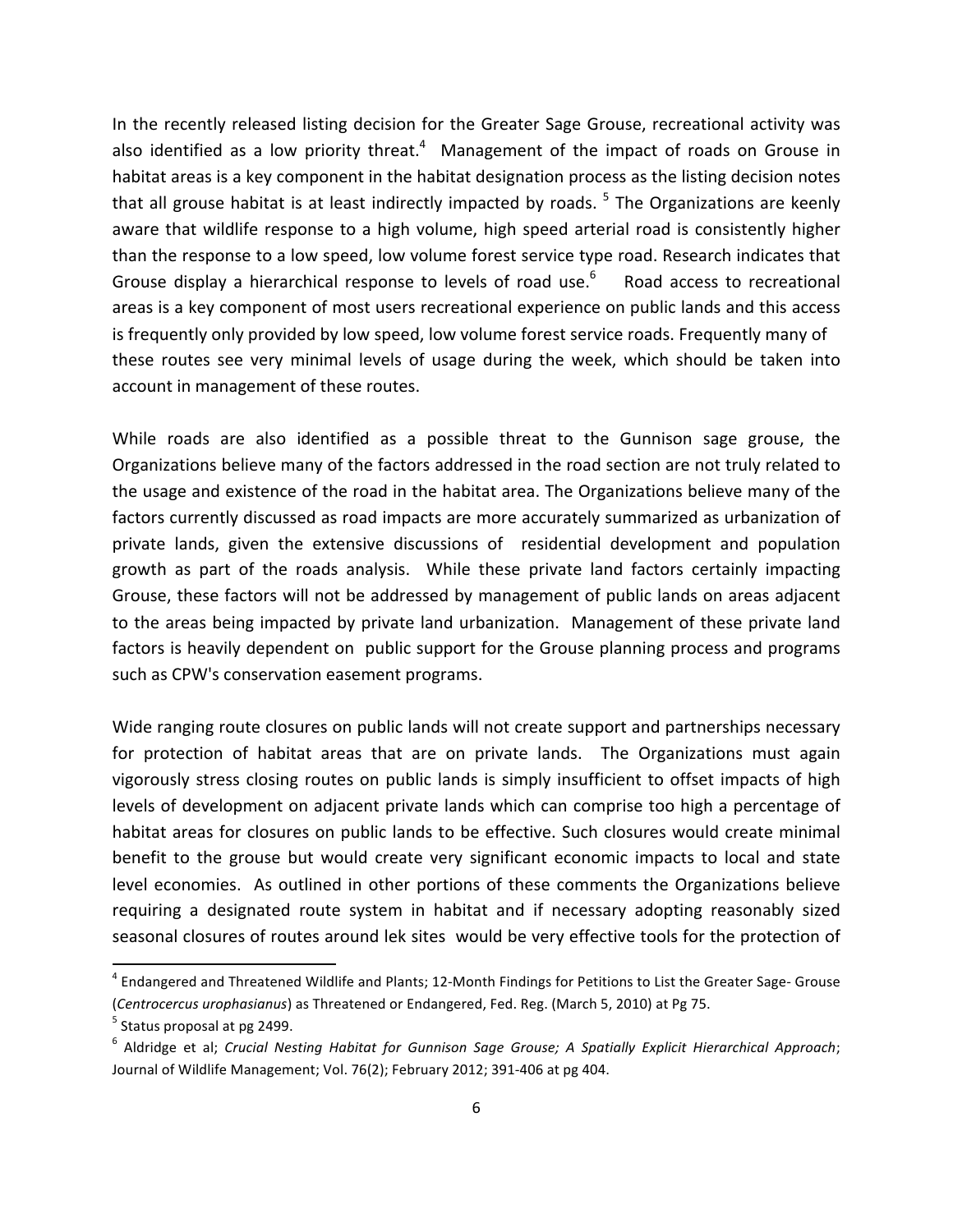mating areas and minimize economic risks. Habitat management standards must allow flexibility for management of routes in habitat areas to properly and accurately address the higher levels of response to high volume high speed roads when compared to a 36 inch wide path that may only be used a few days a month.

## **3.** Route closures will impact a wide range of uses resulting in greater negative economic **impacts.**

The Organizations are very concerned about any loss of routes and trails in areas that are to be designated critical habitat for the Grouse. The availability of these routes and trails for all recreational usage provides significant economic contributions to the many small municipalities in the vicinity of the habitat area. The high levels of recreational usage of these routes compounds risks of negative economic impacts from the loss of other economic activities on these lands. Economic impacts to non-recreational activities has already been identified as a significant concern, which was clearly articulated by the Western Governors Association in 2011 as follows:

"The economic impacts of placing sage-grouse on the endangered species list would be severe, since much of the West's grazing of rangeland, natural gas, oil, coal and wind resources coincide with sage-grouse habitat." $7$ 

Significant restrictions on access would clearly impact activities for which concern has already been voiced by the Western Governors Association. In addition to the priority economic concerns identified by the Western Governors Association, the Organizations would add economic impacts from losses of recreational usage of public lands as an additional element to be addressed as a significant concern. The dispersed trail network in the habitat areas provides significant access for all users of the areas, not just those seeking a motorized experience. 

### **4a.** Trail based recreation is an economic mainstay for many local economies.

Many small communities in the vicinity of designated critical Grouse habitat are heavily dependent on recreational activities and tourism for survival of the community, after more traditional income sources like the mining and timber industries have left these areas. US Forest Service research indicates that a multiple usage trail network is an effective tool for the development and maintenance of local economies. This research specifically concluded:

<sup>&</sup>lt;sup>7</sup> Western Governors Association; Policy Resolution 11-9; Sage-grouse and Sagebrush Conservation; July 11, 2011 at pg 2.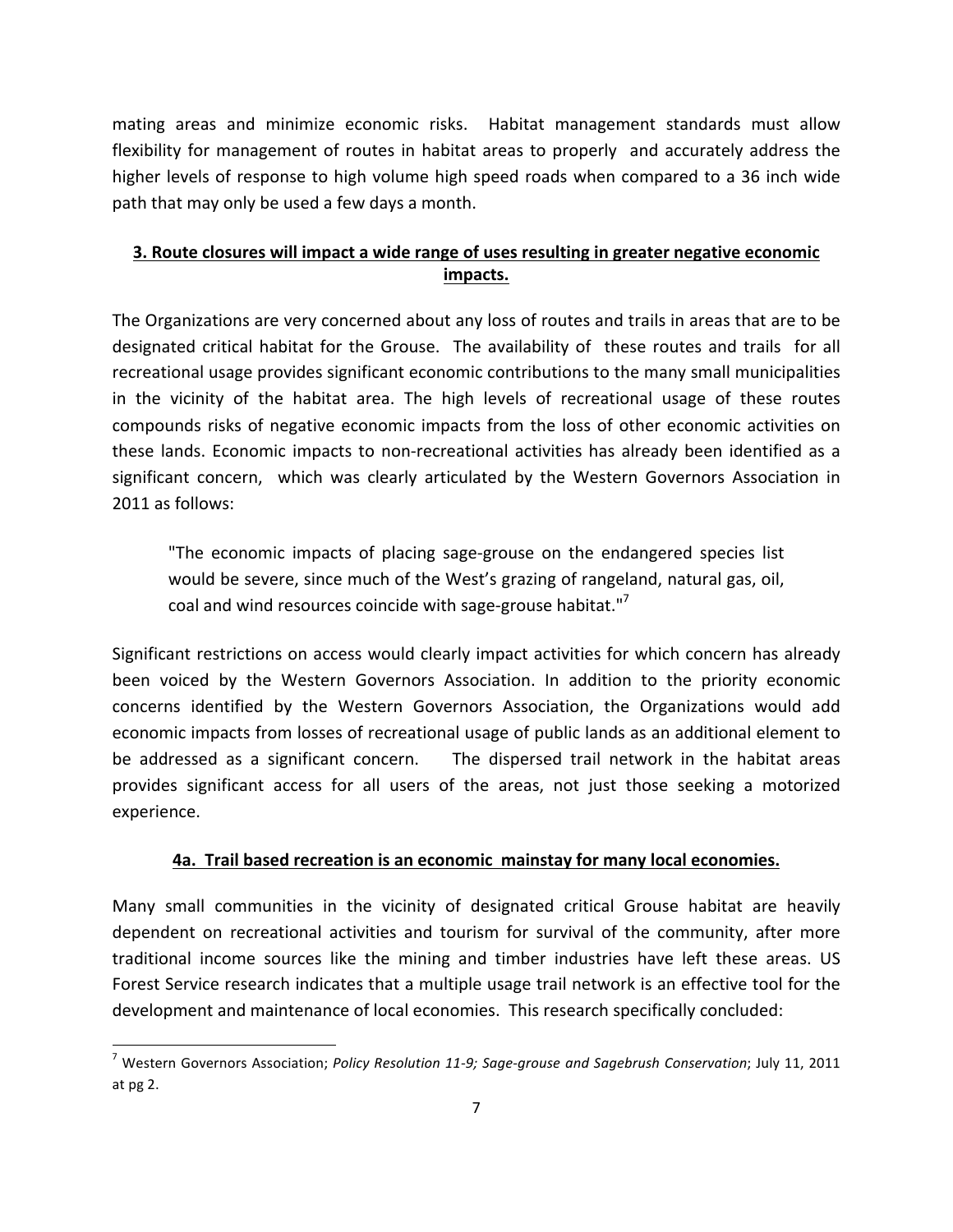**"Recreation and tourism economies are the mainstay for rural counties with** high percentages of public land. Actions by public agencies to reduce or limit access to for recreation have a direct impact on local pocket books. Limiting access by closing roads, campgrounds, RV parking, and trails for all or one special interests group will impact surrounding communities. Visitors to public lands utilize nearby communities for food, lodging and support facilities."<sup>8</sup>

While the development of a recreational trail network can be a significant benefit to local communities, the converse of this is also true as the loss of an existing recreational trail network can create significant negative economic impacts. The scope of losses from large route closures has been the basis for several studies. The findings of this research are consistent with the concerns regarding closures of routes voiced in these comments. **In 1999 a joint study of** University of Wyoming and US Department of Agriculture found that 72% of economic **benefits from winter recreation would be lost with a seasonal closure of the Yellowstone Park to motorized recreation.**<sup>9</sup> The high levels of economic impact to communities from closures is the result of the wide range of user groups that use a trail network to obtain their primary recreational experience. The Organizations vigorously believe large scale closures in Grouse habitat areas would have a similar impact on the local communities as those experienced by the communities adjacent to Yellowstone Park. These must be avoided.

#### **4b. Dispersed trails are multiple use resources.**

The Organizations believe that a brief discussion of what an OHV recreational user is will clarify why multiple use trails are of such concern when addressing economic impacts. Forest Service research indicates that families are the largest group of OHV users. This research found that almost 50% of users were over 30 years of age and highly educated. 11.4% of OHV users are 51 years of age or older.  $10$  Women were a large portion of those participating in OHV recreational activities.  $11$  This research indicates that OHV recreationalists are frequently a broad spectrum outdoor enthusiasts, meaning they may be using their OHV for recreation one

<sup>&</sup>lt;sup>8</sup> Humston et al; USFS Office of Rural Development; Jobs, Economic Development and Sustainable Communities *Strategizing Policy Needs and Program Delivery for Rural California;* February 2010 at pgs 51-52 **9 David Taylor;** *Economic Importance of the Winter Season to Park County Wyoming*; University of Wyoming Press;

<sup>1999 @</sup> pg 2.

<sup>&</sup>lt;sup>10</sup> Cordell et al; USFS Research Station; Off-Highway Vehicle Recreation in the United States and its Regions and *States:* A National Report from the National Survey on Recreation and the Environment (NSRE) February, 2008; pg 56. 

<sup>&</sup>lt;sup>11</sup> *Id* at pg 56.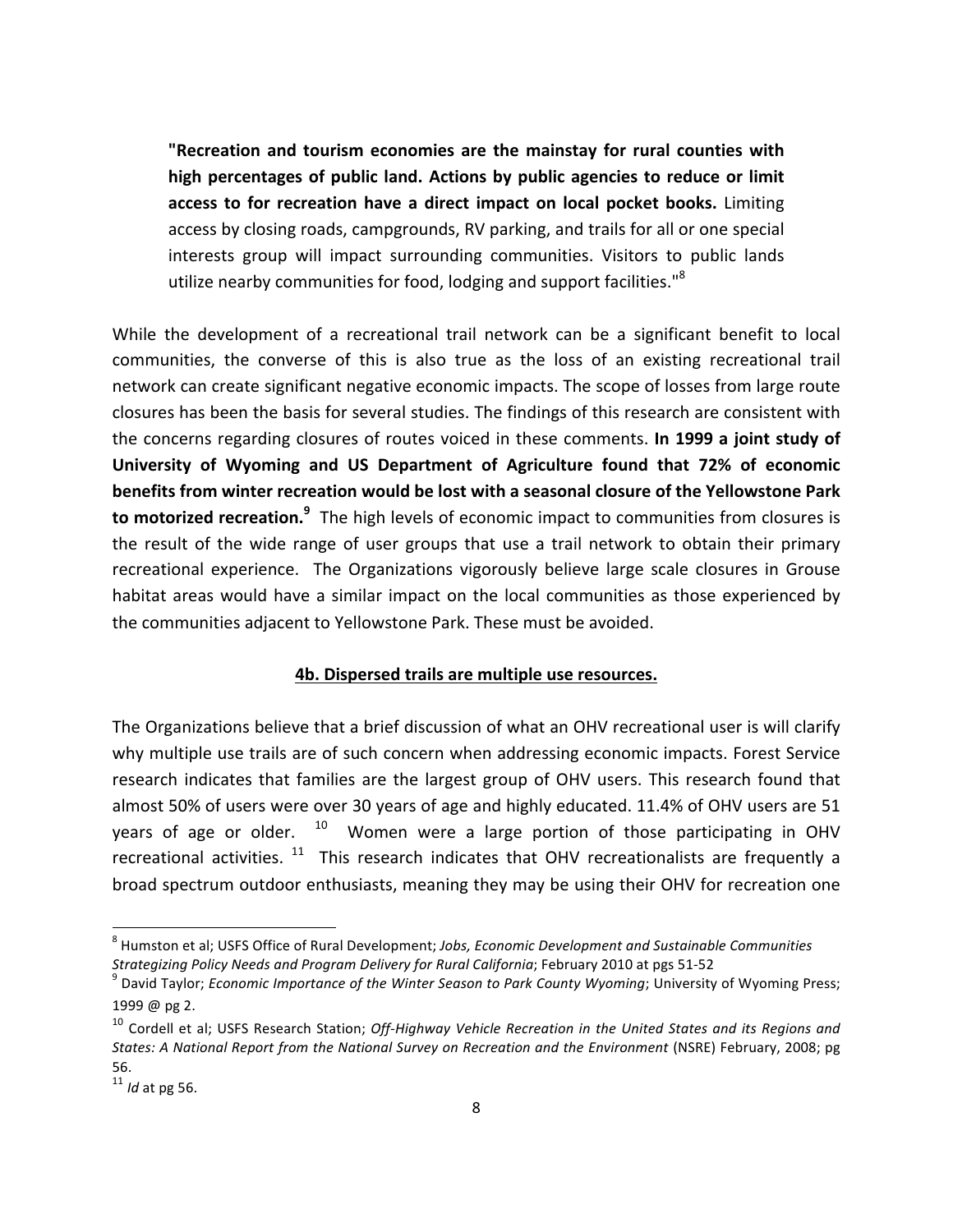weekend but the next weekend they will be walking for pleasure (88.9%), using a developing camping facility (44.7%), using a Wilderness or primitive area (58.1%) fishing (44.6%) or hunting  $(28.4).^{12}$ 

As noted by the Forest Service research, motorized access to public lands is a key component of any recreational activity. This is completely consistent with the Organizations experiences for all recreational activities as most users to not have access to non-motorized means of game retrieval or do not have sufficient time to hike long distances to gain access to their favorite fishing hole or dispersed camping site. The wide range of recreation utilizing the dispersed trail network again weighs heavily in favor of caution of maintaining recreational access to areas that are to be designated Grouse habitat.

# **5a. Recently released research from the Western Governors Association finds recreational** activity on public lands is largest economic contributor to western states.

In 2012, the Western Governors Association released the conclusions of multiple year research regarding the economic impacts of recreation to western states economies. A complete copy of this report has been included with these comments for your reference. Given the scale of these findings, the Organizations believe recreational usage would now be added to the priority concerns identified previous by the Western Governors Association. Recreation is the largest economic contributor to western state economies from public lands, which position is summarized in the report as follows:

"The Get Out West Advisory Group identified successfully managing the West's recreation assets as a key factor in facilitating positive outdoor recreation experiences for the region's citizens and tourists and for local economic development and job creation in communities around these places."<sup>13</sup>

This research also compared recreational contributions to many other economic activities that were present in western states. These conclusions were summarized as follows:

<sup>&</sup>lt;sup>12</sup> *Id* at pg 41-43.

<sup>&</sup>lt;sup>13</sup> Western Governors Association; *Managing the Regions Recreational Assets*; Report of the Get Out West Advisory Group to the Western Governors' Association; June 2012 - pg 1.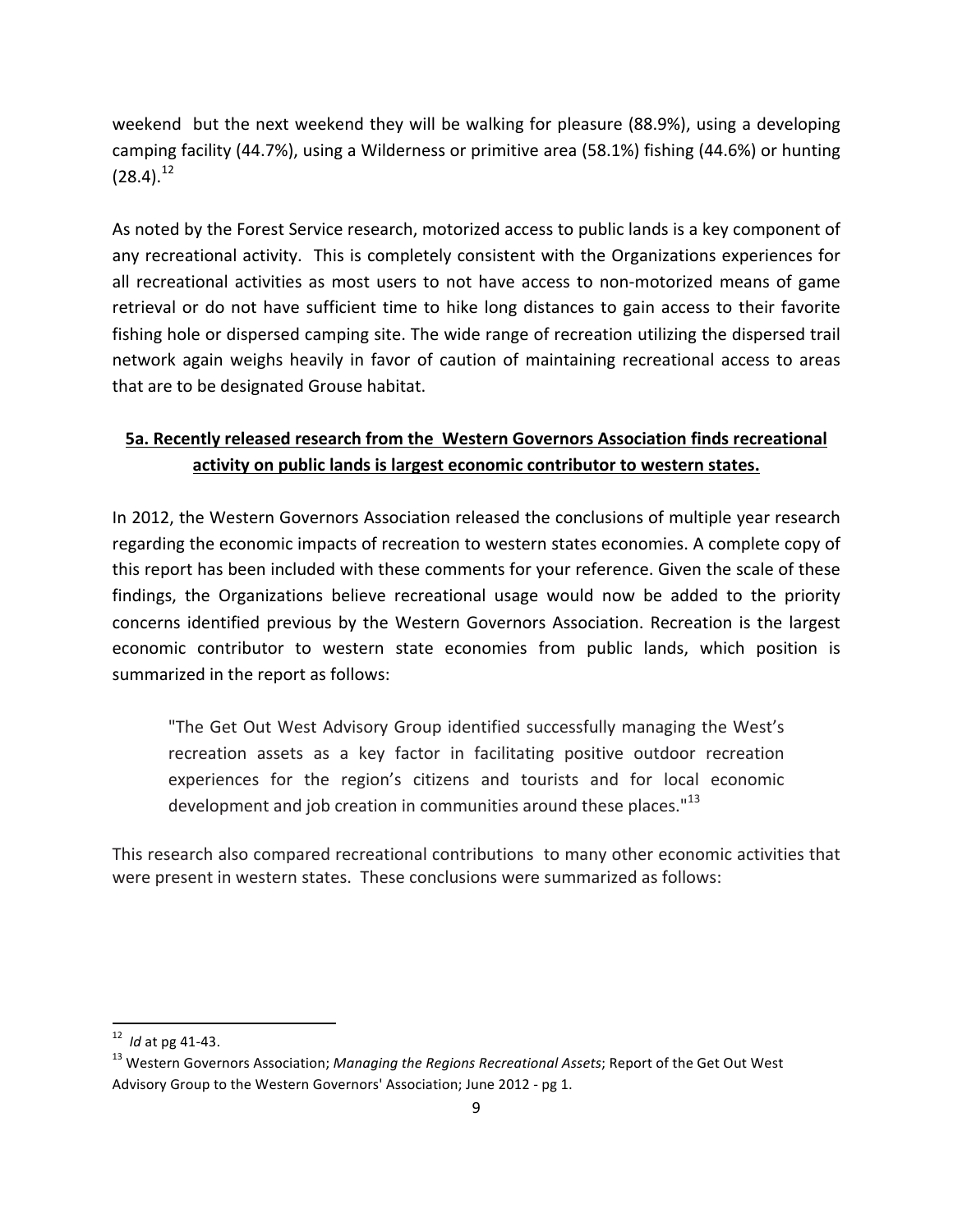

The Western Governors economic impact analysis also highlighted 35 recreational opportunities throughout the western states. The overwhelming majority of these highlighted recreational locations involved the use of a dispersed trail network as part of the recreational experience. While many of these opportunities are outside areas to be designated habitat, analysis of these highlighted locations clearly evidences the critical role that the dispersed trail network plays in all recreational activities.

This research did identify other activities as larger economic contributors to western states, but these activities were not connected to public lands or small municipalities such as those impacted by the critical habitat designation. Western Colorado communities are simply not know as banking, health care or insurance centers of the western states. They are however known for their exceptional recreational opportunities. The Organizations believe these findings warrant clear management standards that properly balance economic impacts from closures with benefits to the Grouse from the management standards. Failure to properly measure and balance all recreational interests will have profound effects on recreational

<sup>&</sup>lt;sup>14</sup> Western Governors Association; *A Snapshot of the Economic Impact of Outdoor Recreation*; prepared by Outdoor Industry Foundation; June 2012 at pg 1.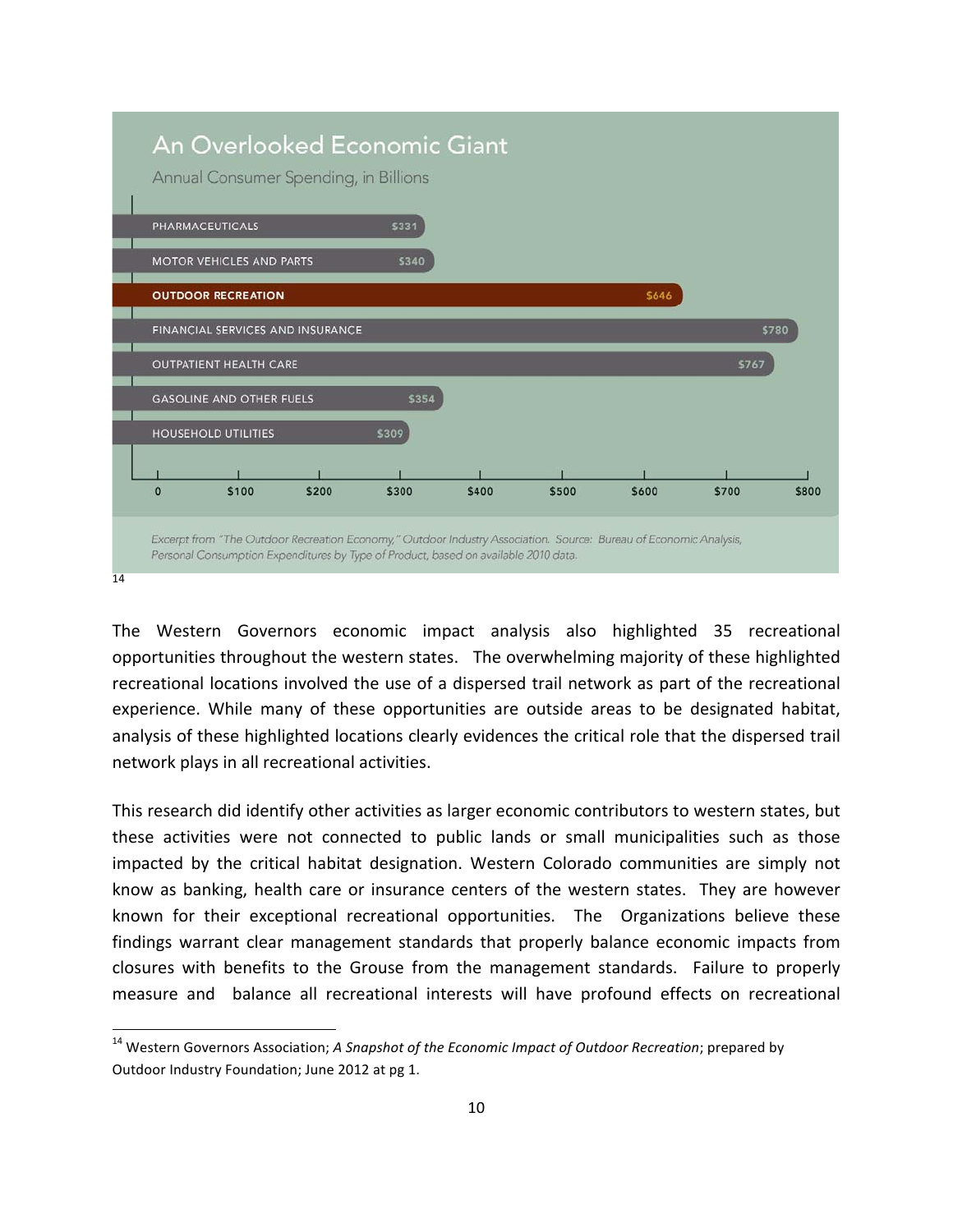access to public lands and will result in significant negative economic impacts to all communities that will do little to benefit the Sage Grouse.

# **5b.** Dispersed motorized recreation contributes over \$1 billion a year to the Colorado **economy.**

Recreational usage of public lands is a significant portion of the Colorado economy, especially in the smaller mountain communities which have already lost more traditional sources of revenue, such as timber, farming and mining. In 2008, COHVCO commissioned an economic impact study to determine the economic impacts of OHV recreation on the Colorado economy. A copy of this economic impact study is attached for your reference. This study found that **over 1,000,000,000 dollars of positive economic impact and 10,000 jobs resulted from OHV** recreation to the State economy.<sup>15</sup> Over \$400,000,000 of this economic impact and almost **5,777** jobs were result from motorized recreation in the county areas proposed to be designated as critical habitat are located. <sup>16</sup>

In addition to this direct positive economic impact to Colorado communities, OHV recreation accounted for over \$100,000 million in tax revenue to state and local municipalities.<sup>17</sup> These are tax revenues that motorized recreational users of the forest pay with little objection to obtain the benefits of their sport, and are used to address a wide range of needs for the local municipal government. Given current economic conditions, our Organizations believe these positive economic impact numbers must be meaningfully addressed in all government activities. 

## **5c. Colorado Parks and Wildlife identifies the significant positive impacts to the Colorado economy from hunting and fishing in Grouse habitat areas.**

In 2008, Colorado Parks and Wildlife commissioned a study to determine the economic impacts to the Colorado economy from hunting and fishing. A discussion of these impacts is provided as a part of these comments in order to allow for full understanding and analysis of the significant impacts that are associated with the dispersed trail network in the areas to be designated as critical habitat. Closures of dispersed trail networks are frequently of significant concern to those who use the dispersed trail networks for hunting and fishing activities. These impacts are not provided to open discussions regarding hunting of the Grouse, as the listing decision notes hunting of Grouse is Colorado has been properly prohibited for a significant period of time.

 $^{15}$  COHVCO Economic Impact Study- 2008; Lewis Burger Group; pg ES-5.

<sup>16</sup> *Id* at ES-6.

 $17$  *Id* at pg ES-5.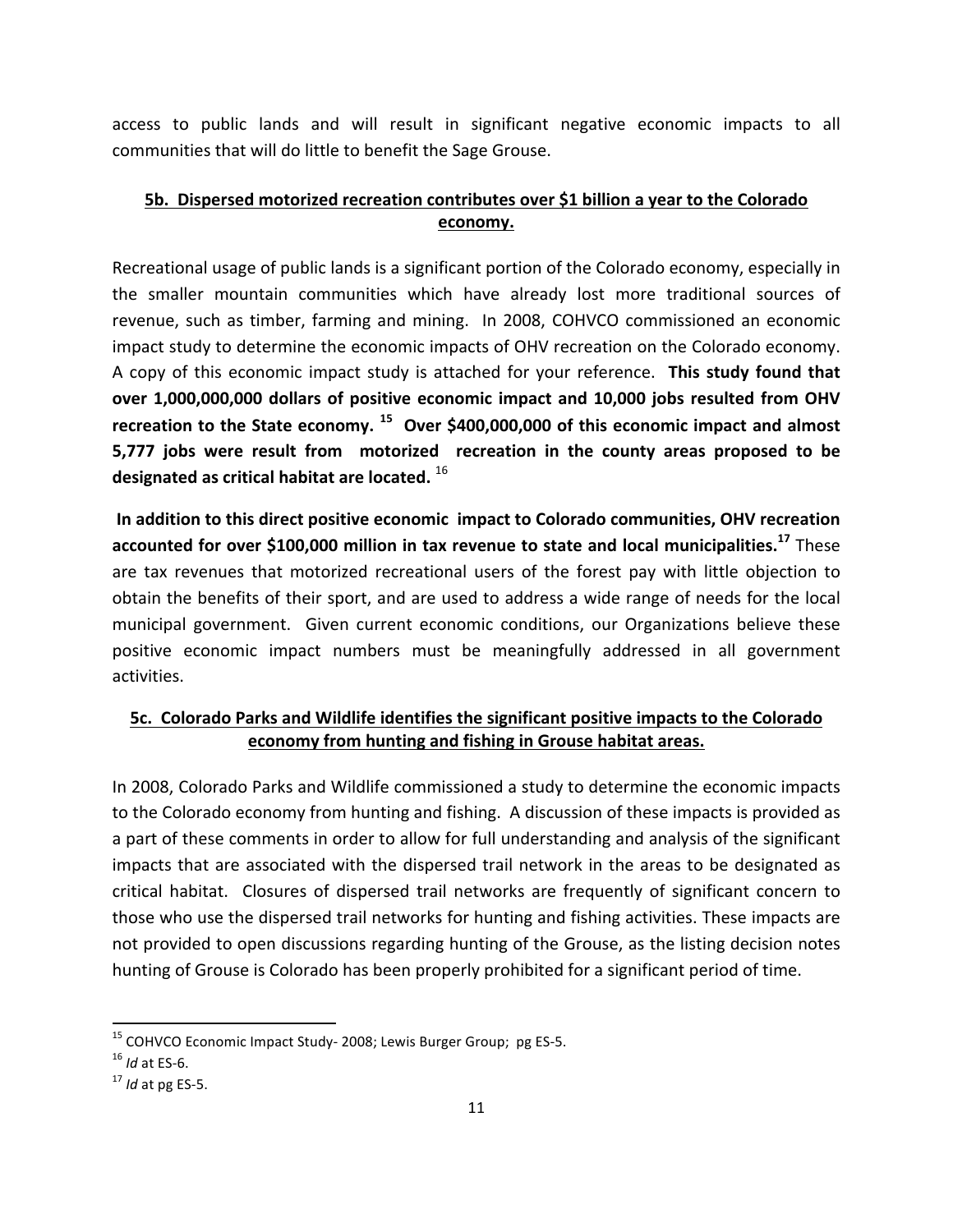The CPW report identified that hunting and fishing provided over \$1.8 billion to the Colorado economy in 2008.<sup>18</sup> For many hunters and fisherman, motorized access on the dispersed trail network is a key component of their hunting and fishing experience as the average hunter does not have access to teams of horses to remove elk from inaccessible areas or days to hike into their local fishing area. These access related expenditures are encompassed in the CPW economic impact calculation as analysis includes expenditures for trucks, campers, recreational vehicles, boats and other motorized equipment.<sup>19</sup> Access related expenditures that can only be fully utilized for hunting and fishing with the existence of a dispersed trail network.

Direct Expenditures<sup>1</sup> Total Impact<sup>2</sup>  $\text{lobs}^3$ (\$ in thousands) (\$ in thousands) County Delta 16,310 27,840 297 Gunnison 31,180 53,140 615 Mesa 43,980 76,100 813 Montrose 17,150 29,180 320 Ouray 2,110 3,440 37 Saguache 2,280 3,350 23 San Miguel 10,090 17,380 227

The CPW analysis also identified spending on hunting and fishing in the Colorado counties that are impacted by designations of critical habitat as follows:

The Organizations believe that economic impacts from possible reductions in hunting and fishing activity in areas to be designated as critical habitat must also be accounted for in the development of management standards for the critical habitat. As clearly identified by CPW, these economic contributions are significant and access is a key component of the hunting and fishing experience for most users.

20

 

<sup>&</sup>lt;sup>18</sup> Colorado Division of Wildlife; *Final Report; The Economic Impacts of Hunting, Fishing and Wildlife Watching in Colorado;* Sept 26, 2008; at pg Exec Summary at pg 1.<br><sup>19</sup> *Id* at Section 3 pg 10.

<sup>&</sup>lt;sup>20</sup> Colorado Division of Wildlife; *Final Report; The Economic Impacts of Hunting, Fishing and Wildlife Watching in Colorado;* Sept 26, 2008; at pg Exec Summary at section 4 pg 16 & 17.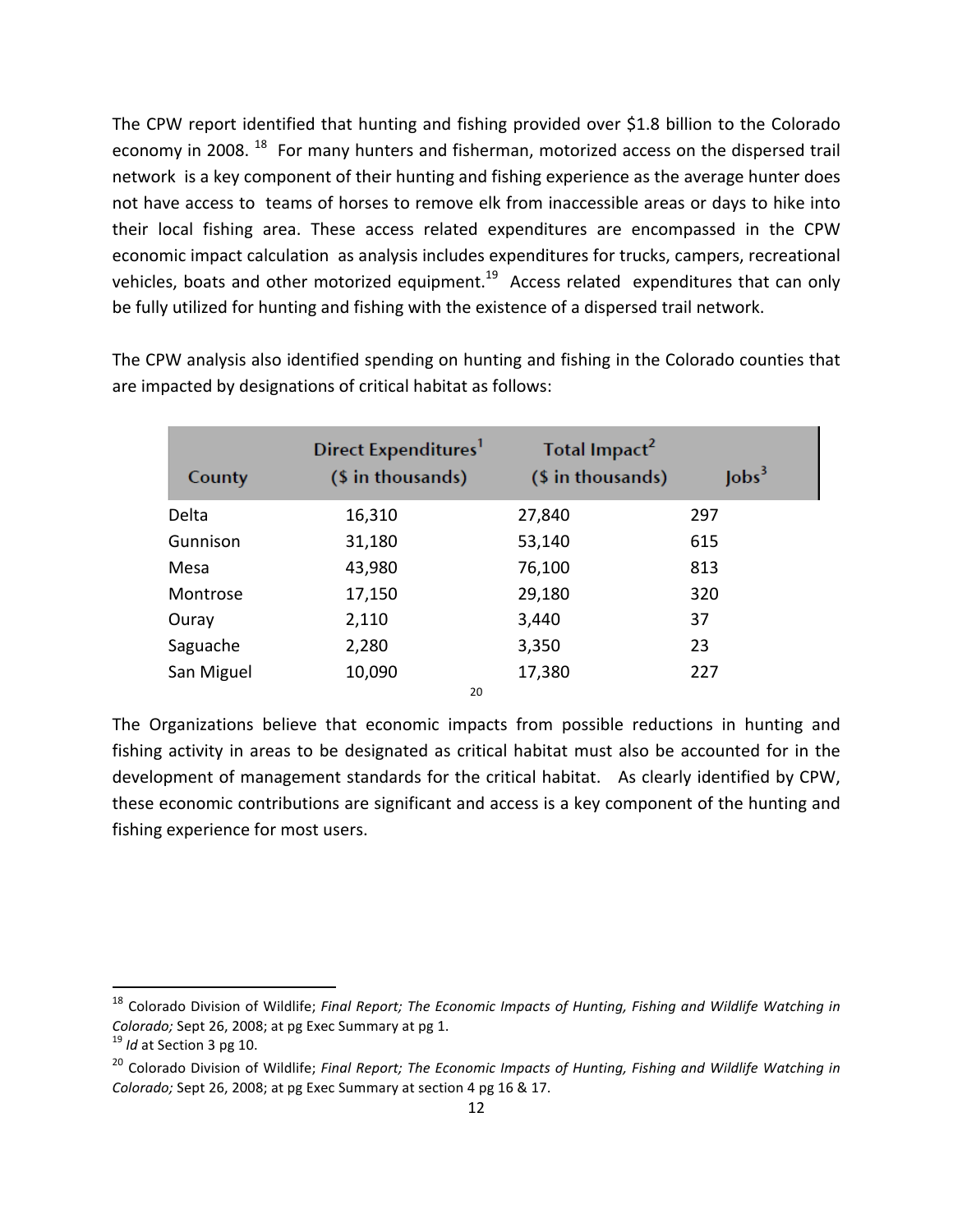# **6.** The status proposal finds OHV users are a highly law abiding user group on public lands, which conclusions are supported by recent CPW research.

The significant economic contributions provided to the Colorado economy from the dispersed trail network in proposed habitat areas warrants a serious review of all possible management strategies to address impacts to habitat areas before closures are adopted. As noted elsewhere in these comments, these steps would include moving to a limitation of use of existing routes in the habitat areas and reasonable sized seasonal closures. The use of seasonal closures has been specifically identified as an effective tool for management of the dispersed trail network which results in significant protection of active leks.

The Organizations are aware the effectiveness of these changes would be heavily dependent on compliance with the restrictions by users. Research indicates that users are highly compliant with seasonal closures and restrictions to existing routes. The high level of compliance was directly addressed in the status decision as follows:

**"The BLM and Gunnison County have 38 closure points to minimize impacts to** Gunnison sage-grouse within the Basin from March 15 to May 15 each year **(BLM 2009, p. 40). While road closures may be violated in a small number of** situations, road closures are having a beneficial effect on Gunnison sagegrouse through avoidance or minimization of impacts during the breeding **season."<sup>21</sup>**

The Organizations are aware that limitations to existing routes and seasonal closures have been highly effective tools for addressing wildlife issues in other areas due to the high levels of user compliance with these type of restrictions. These high levels of compliance are only briefly addressed in the status proposal but more extensively discussed in the findings of the law enforcement pilot program developed by Colorado Parks and Wildlife to address alleged law enforcement concerns with OHV recreation. This Pilot was developed in partnership with the Forest Service and Bureau of Land Management and is providing some of the first concrete information regarding compliance with use restrictions by those involved in OHV recreation.

The OHV law enforcement pilot program was created to address on-going assertions of a compelling need to stop resource damage caused by OHV misuse at locations identified as violation "hotspots" by those seeking to limit public access to public lands. As part of the pilot program there were several targeted enforcement days in areas now proposed to be

 $21$  Status Proposal at pg 2532.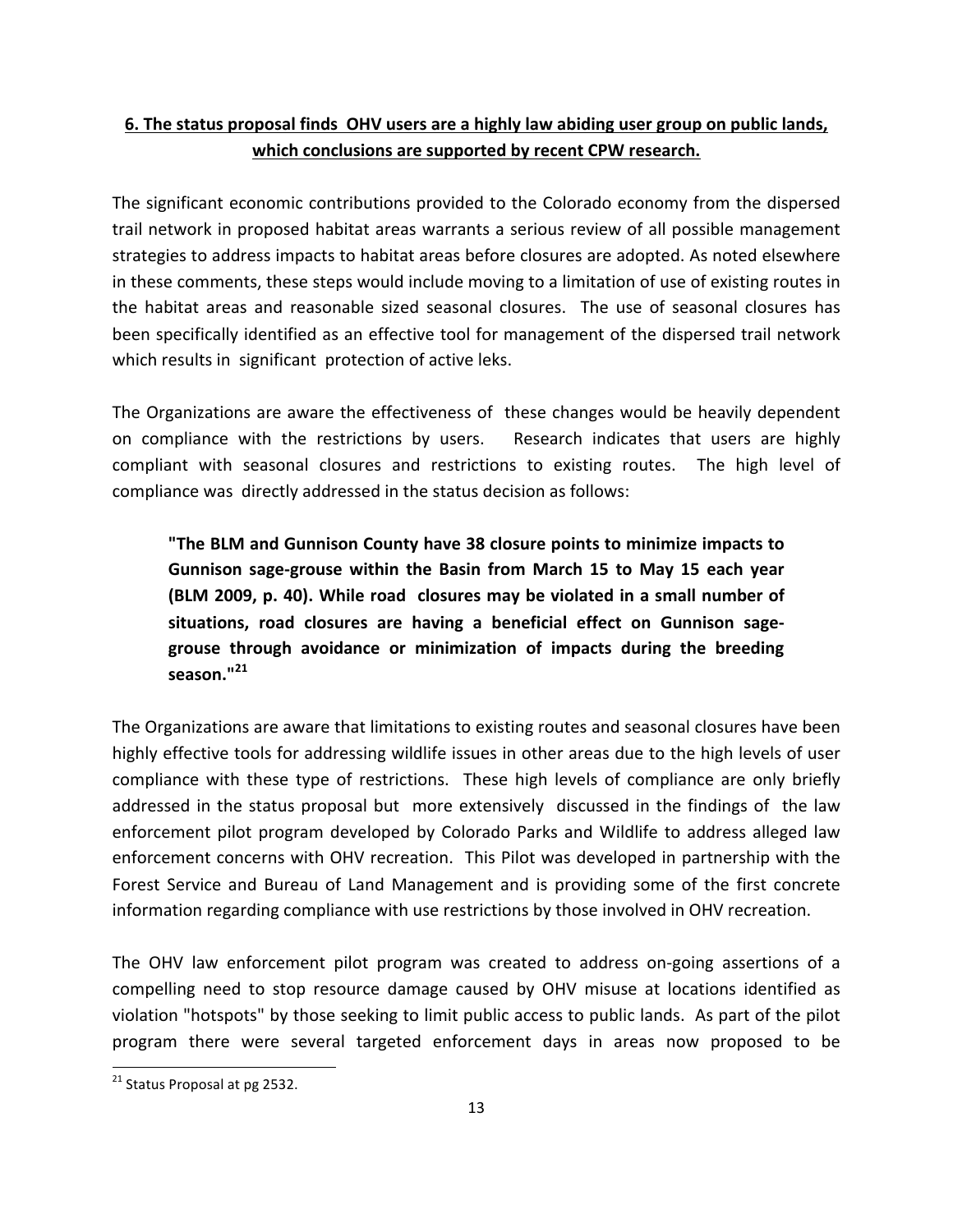designated as grouse habitat, making the pilot program findings highly relevant for user compliance concerns in Grouse habitat areas. The law enforcement pilot program deployed additional trained professional law enforcement officers, funded by funds from the OHV registration funds, to these "hotspots" during heavy usage times to supplement existing law enforcement resources in these areas. As part of the pilot, the additional officers we required to keep logs of their contacts for reporting purposes.

The findings of this pilot clearly identify that these "hotspots" for OHV violations were anything but "hotspots". Over last two summers, officers involved in the pilot program contacted over 23,000 people of the 160,000 registered OHVs in Colorado, creating an astoundingly large sampling. This pilot program found that less than 5% of riders committed any violations. The overwhelming percentage of these violations were people not registering their OHV. Only 1.8% of contacts involved activities, other than failing to register OHVs, where the officer found the **activity serious enough to issue a written warning or issue of a citation for a resource impacting violation.**

The Organizations believe the conclusions of this groundbreaking research are highly relevant to this discussion. These findings will provide a high degree of reassurance to those with concerns about possible limited compliance with restrictions limiting improvements to Grouse populations and sage brush habitat. These findings weigh heavily in favor of mitigating economic risks by only permitting use of existing trails and seasonal closures to protect active lek areas.

# **7a.** Decisions regarding the lack of impact of motorized recreation on the Greater Sage Grouse must be accounted for in habitat management.

As noted in the status proposal for the Gunnison Sage Grouse, the Greater Sage Grouse research remains relevant to the management of the Gunnison Sage Grouse. The status decision clearly states:

"Gunnison sage-grouse and greater sage-grouse (a similar, closely related species) have similar life histories and habitat requirements (Young 1994, p. 44). In this proposed rule, we use information specific to the Gunnison sage-grouse where available but still apply scientific management principles for greater sagegrouse (*C.urophasianus*) that are relevant to Gunnison sage-grouse management needs and strategies...."<sup>22</sup>

<sup>&</sup>lt;sup>22</sup> Status proposal at pg 2488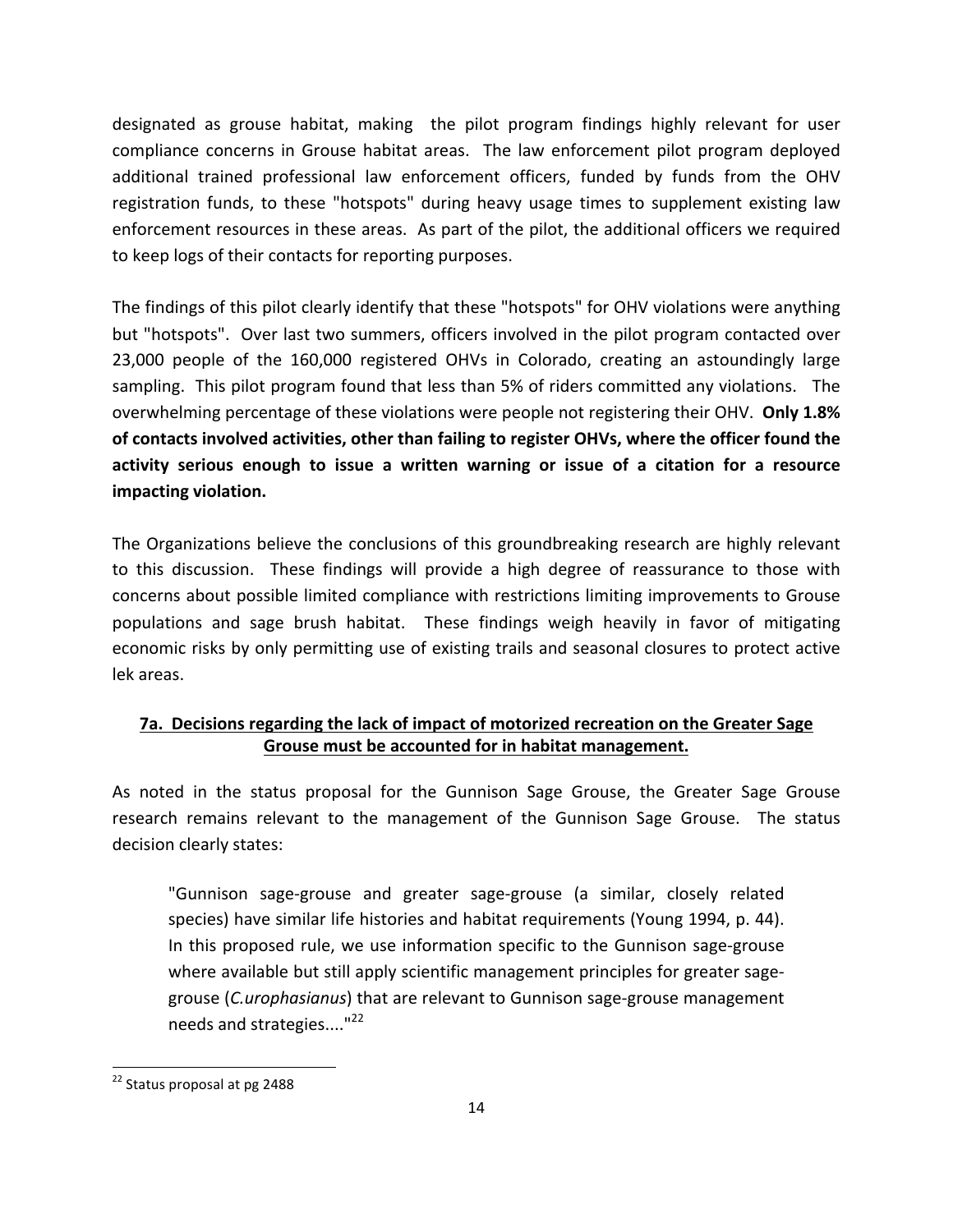As previously noted in these comments, listing decisions relative to both the Greater and Gunnison Sage Grouse have explicitly found that recreational usage of Sage Grouse habitat is a low priority threat to the habitat. While the FWS findings cited above do not specifically identify dispersed motorized recreation, they provide an extensive discussion of possible motorized recreational impacts prior to concluding that recreation has a minimal impact on the sage grouse. The 2010 USFWS listing decision again stated that adoption of a designated trail system for recreational purposes is of significant benefit to the sage grouse. The 2010 USFWS listing decision discussed changes to designated trails on USFS lands as follows:

"As part of the USFS Travel Management planning effort, both the Humboldt-Toiyabe National Forest and the Inyo National Forest are revising road designations in their jurisdictions. The Humboldt-Toiyabe National Forest released its Draft Environmental Impact Statement in July, 2009. The Inyo National Forest completed and released its Final Environmental Impact Statement and Record of Decision in August 2009 for Motorized Travel Management. **The ROD calls for the permanent prohibition on cross country** travel off designated authorized roads."<sup>23</sup>

Clearly, if the designated route system that was being adopted by these Forests was insufficient for the protection of Sage Grouse habitat, such a position would have been clearly stated in this discussion given the large body of research that exists for the management of the Sage Grouse.

# **7b.** Two recently released texts support FWS positions regarding the minimal risk recreational usage of habitat areas poses.

Two recently released texts from nationally acknowledged grouse experts have specifically addressed the management of Greater Sage Grouse habitat and included extensive discussions of all possible threats to Grouse.  $^{24}$  The Organizations believe it is significant to note that the Sandercock text simply never addresses possible motorized recreational concerns in habitat areas. The Knick and Connolly text discusses OHV recreation in a very general manner in two paragraphs of a text that totals  $646$  pages.<sup>25</sup> This discussion only addresses trends in usage of

<sup>&</sup>lt;sup>23</sup> 12-month findings for petition to list the Greater Sage Grouse(Centrocercus urophasianus) as threatened or *endangered.* Fed Reg. (March 5, 2010) at pg 92.

<sup>&</sup>lt;sup>24</sup> Sandercock et al; Ecology, *Conservation and Management of the Grouse*; University of California Press 2011; see also ST Knick and JW Connolly (editors) Greater Sage Grouse; *Ecology and conservation of a landscape species and its habitats.* Studies in Avian Biology (vol 38), Univ of California Press, Berkeley CA.

<sup>&</sup>lt;sup>25</sup> See, Knick and Connolly at pg 216.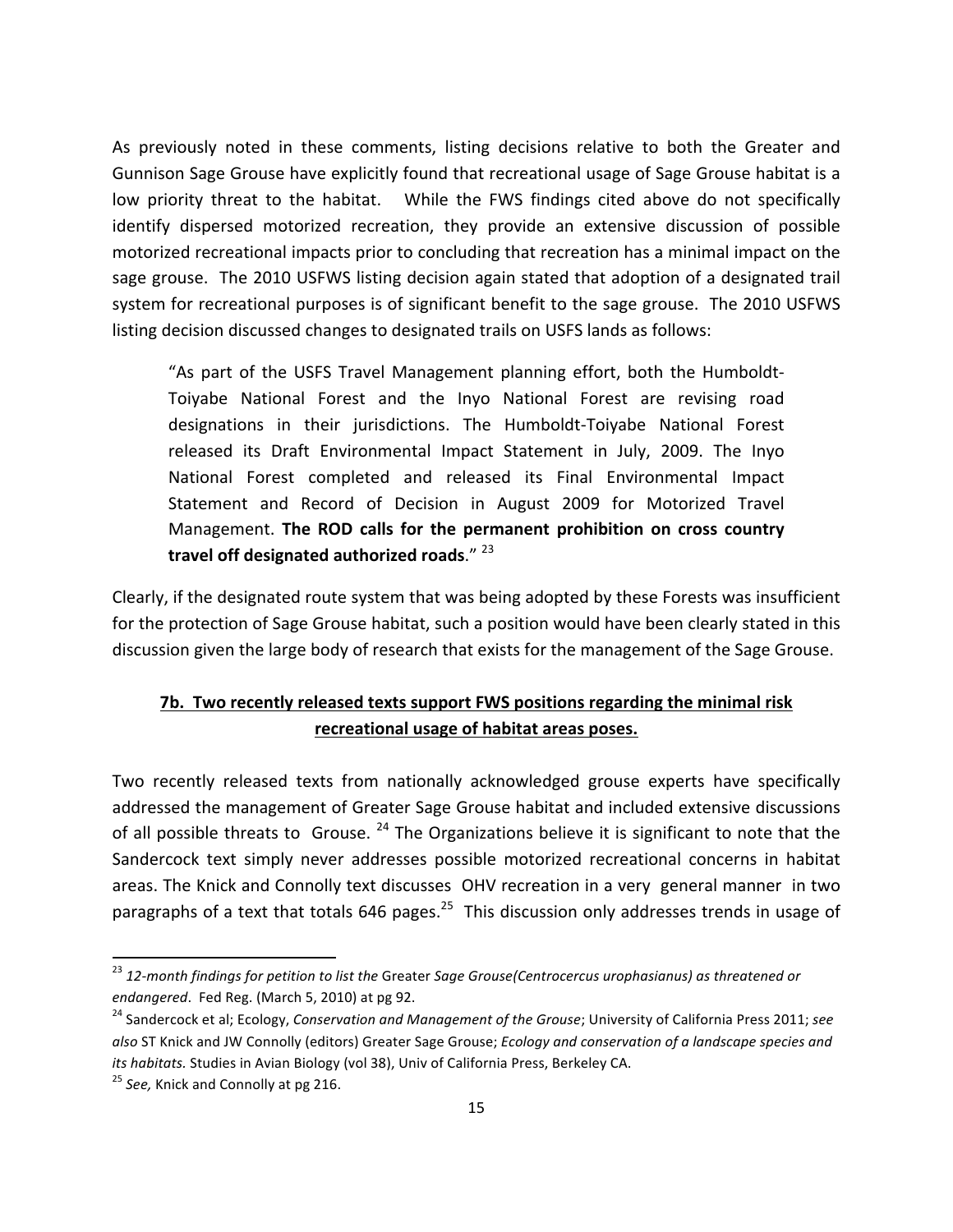OHVs. These limited analysis is significant as these are resources one would expect to include significant discussions of OHV recreational impacts on the Grouse if these were significant concerns regarding OHV recreation creating possible impacts on the Grouse.

While these texts do not significantly address motorized recreation, the texts do specifically confirm access to public lands is a major issue for grouse management. The Connolly text specifically states:

## **"Many people live in these locations primarily because of access to public lands** for recreation."<sup>26</sup>

The Organizations must note the texts identification that living in an area primarily for access to public lands supports the Organizations concerns regarding the type of impacts that must be balanced in the creation of management standards for critical habitat areas.

The Organizations are aware there is a significant body of peer reviewed research for the management of the Grouse. The Organizations believe any concerns regarding dispersed recreation on the Grouse would have been identified in the current body of research summarized in these texts. The Organizations believe the minimal discussion of this issue clearly supports the position that was taken in the 2010 Greater Sage Grouse listing decision, mainly that dispersed recreation is a minimal threat to the Grouse. As the benefits of a designated or existing trail system are approved in the listing decision and the minimal threat of impacts from motorized recreation is simply not discussed in two recent texts from National experts on the Grouse, the Organizations believe restricting travel to existing routes in Grouse habitat is a logical, scientifically based and credible starting point for addressing motorized access to critical habitat areas.

# 8a. Restricting travel to existing routes would provide significant benefit for the Grouse with **minimal economic risk in critical habitat areas.**

The Organizations are intimately familiar with designations of routes under the Forest Service's Travel Management rule. The Organizations would support limitations of travel to existing routes in critical habitat areas of the Grouse as part of a critical habitat designation. As previously noted in the Greater Sage Grouse listing decision, a designated route system appears to be a significant benefit to maintaining sage grouse habitat and sage brush health. The Organizations believe these designations would be highly complied with if properly

<sup>&</sup>lt;sup>26</sup> See, Knick and Connolly at pg 216.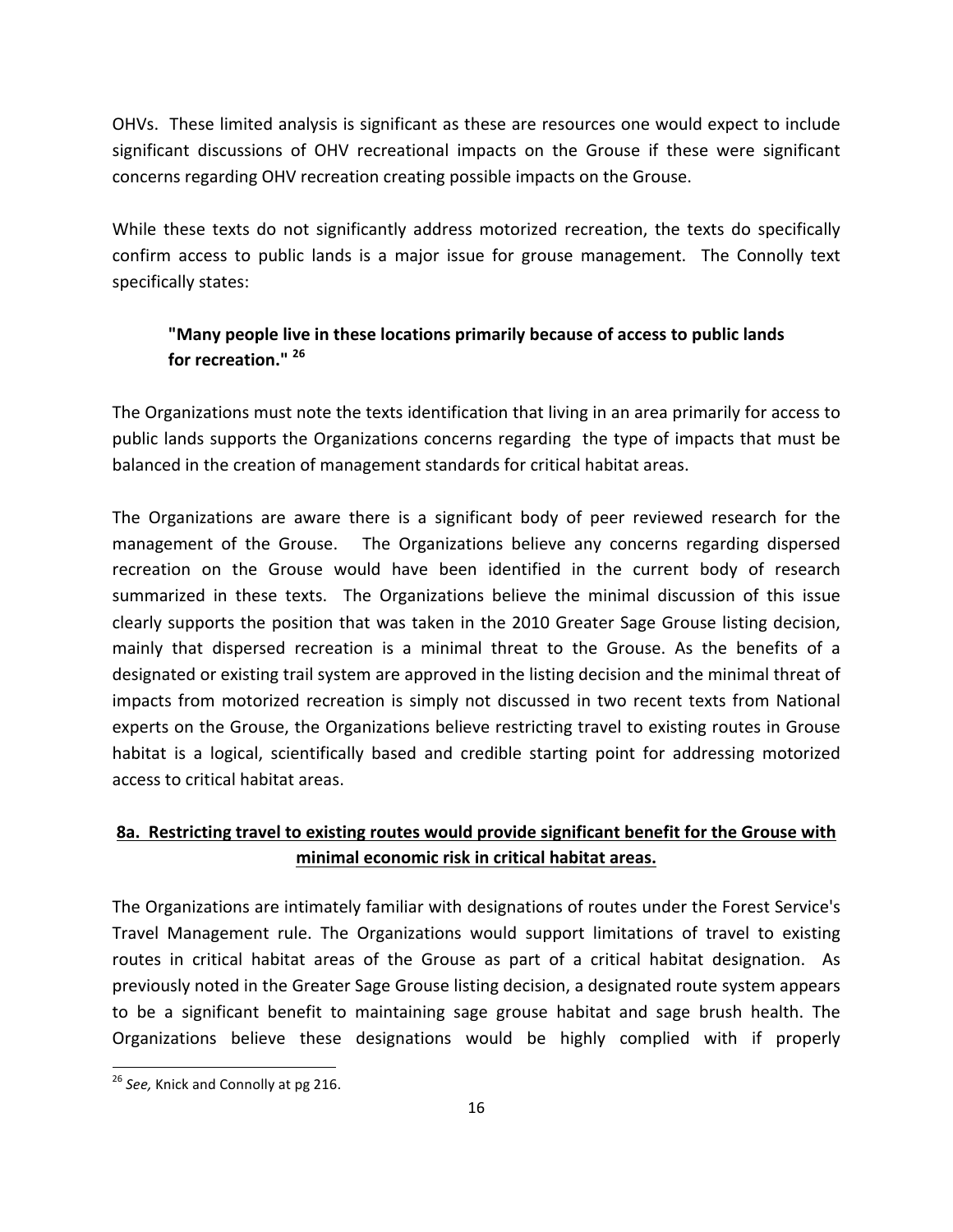implemented, as most users are very familiar with requirements to stay on designated routes for travel as this is the common standard for dispersed route travel on public lands.

While the designation of travel routes is basically completed for Forest Service lands in the areas proposed to be designated Critical habitat for the Grouse, the designation process remains on going for many areas that are under BLM management. This has resulted in large portions of the critical habitat not being currently subject to a requirement that travel is limited to existing routes. The Organizations believe that restricting all travel to existing routes in habitat areas would provide significant benefit to the Grouse and the sage brush the grouse depends on for habitat, when compared to the current open area designations. The Organizations believe such a change could provide significant benefit to the Grouse with very little risk of negative economic impacts to local communities as recreational access and opportunities could be maintained. The Organizations believe the significant benefits that can be achieved for the Grouse at minimal costs weighs heavily in favor of meaningful analysis of limiting travel to existing routes as a method to preserve public access to the habitat areas.

#### **8b.** Use of seasonal route closures to avoid lek areas would minimize economic impacts.

As part of the travel management process, seasonal limitations on use of designated routes are frequently made to avoid wildlife habitat areas or to avoid sensitive areas at a particular times of the year for a particular species, such as spring closures of routes in elk calving areas. These seasonal closures have been found to be highly effective in limiting impacts on wildlife during these sensitive periods and maintaining public access to these areas for the rest of the year when the species has moved from the area. In the case of elk calving areas, elk simply do not use calving areas in the summer as the elk traditionally move to higher areas for grazing purposes. As the elk have moved from these areas, use of routes in the area creates little to no risk of negative impacts to the animals.

Similar to elk, research indicates that sage grouse habitat and needs varies greatly over the course of a year.  $27$  The habitat designation decision notes this highly seasonal mobility as follows:

"Gunnison sage-grouse make relatively large movements on an annual basis. Maximum Gunnison sage-grouse annual movements in relation to lek capture

<sup>&</sup>lt;sup>27</sup> Connolly JW, ET Rinkes and CE Braun. 2011. *Characteristics of Greater Sage Grouse habitats; a landscape species at micro-* and macroscales. pg 69-83 in ST Knick and JW Connolly (editors) Greater Sage Grouse; Ecology and *conservation of a landscape species and its habitats*. Studies in Avian Biology (vol 38), Univ of California Press, Berkeley CA.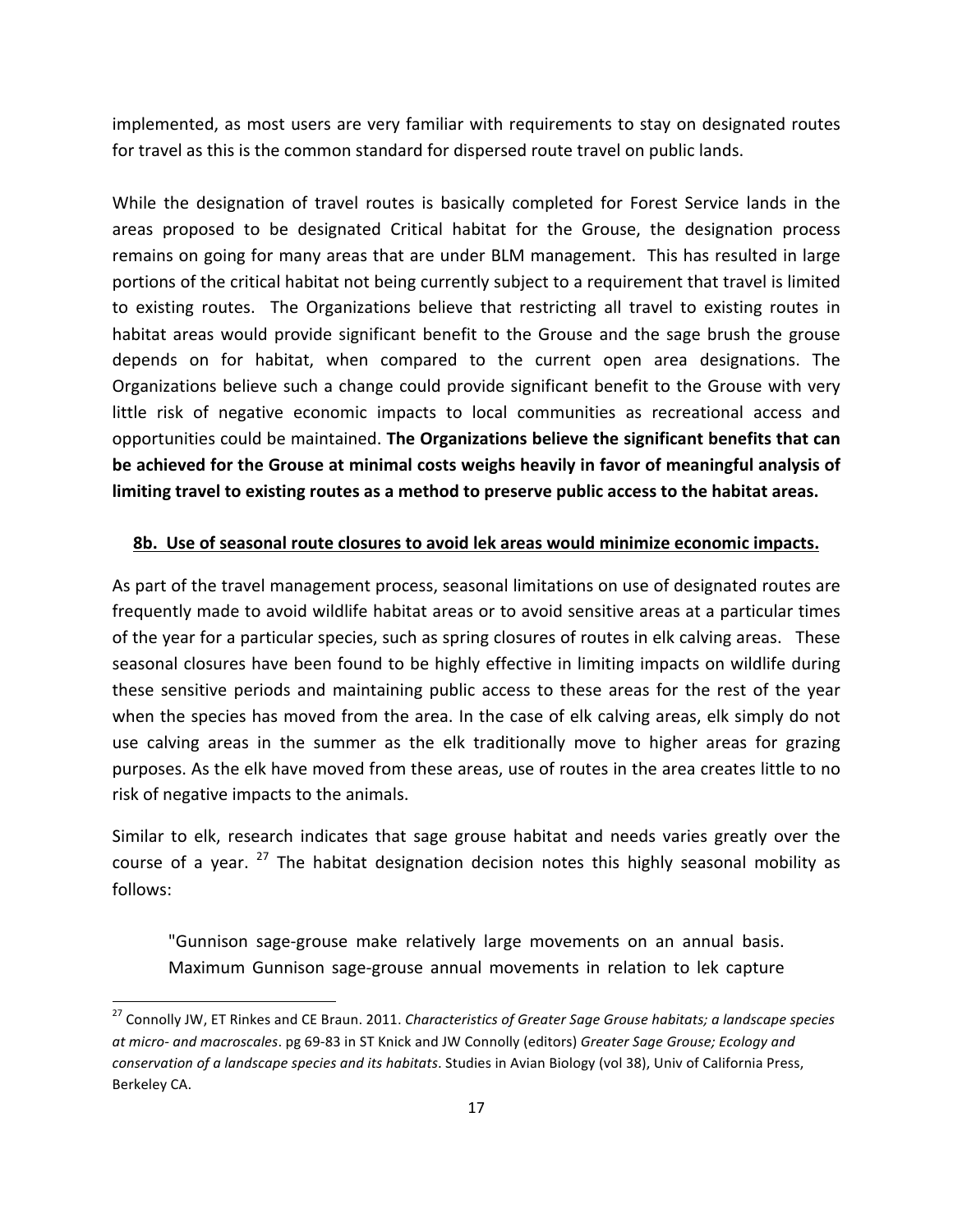have been reported as 18.5 km (11.5 mi) (GSRSC 2005, p. J-3), and 17.3 km (10.7 mi) (Saher 2011, pers. comm.), and individual Gunnison sage-grouse location points can be up to 27.9 km (17.3 mi) apart within a given year (Root 2002, pp. 14–15). Individual Gunnison sage-grouse have been documented to move more than 56.3 km (35 mi) to wintering areas in the Gunnison Basin in Colorado (Phillips 2011, pers. comm.). While it is likely that some areas encompassed within these movement boundaries are used only briefly as movement areas, the extent of these movements demonstrate the large scale annual habitat requirements of the species."<sup>28</sup>

Given the high levels of mobility displayed by the Grouse throughout the year, closing routes in all habitat areas would be problematic from an economic perspective. The overwhelming body of grouse research surrounds impacts and activities of the grouse in their lek areas, where population concentrations are highest and where the highest response to disturbance is identified. Research also indicates that lek areas are annually used for long periods of time by the same group of Grouse.<sup>29</sup> Discovery of new lek locations is a rather rare occurance and discovery of single new lek sites was of enough significance to warrant noting in the status decision.<sup>30</sup> As researchers appear to have identified almost all lek areas in the critical habitat areas, this will make identification of routes around active leks in the critical habitat areas a management tool that could be quickly used to gain significant benefits to the Grouse.

Research indicates that seasonal closures for the protection of leks is a highly effective tool, which the status decision specifically notes as follows:

"The BLM and Gunnison County have 38 closure points to minimize impacts to Gunnison sage-grouse within the Basin from March 15 to May 15 each year (BLM 2009, p. 40). While road closures may be violated in a small number of situations, road closures are having a beneficial effect on Gunnison sagegrouse through avoidance or minimization of impacts during the breeding **season**."31

The Organizations believe that seasonal closures of routes will also only be effective if the nesting areas are seasonally closed to other uses as well. Clearly closing a route to address concerns regarding its proximity to leks and nesting areas will not be effective if grazing, lek

 $28$  Status proposal at pg 2543.

 $29$  Status proposal at pg 2488-2495.

 $30$  Status proposal at pg 2494.

 $31$  Status proposal at pg 2532.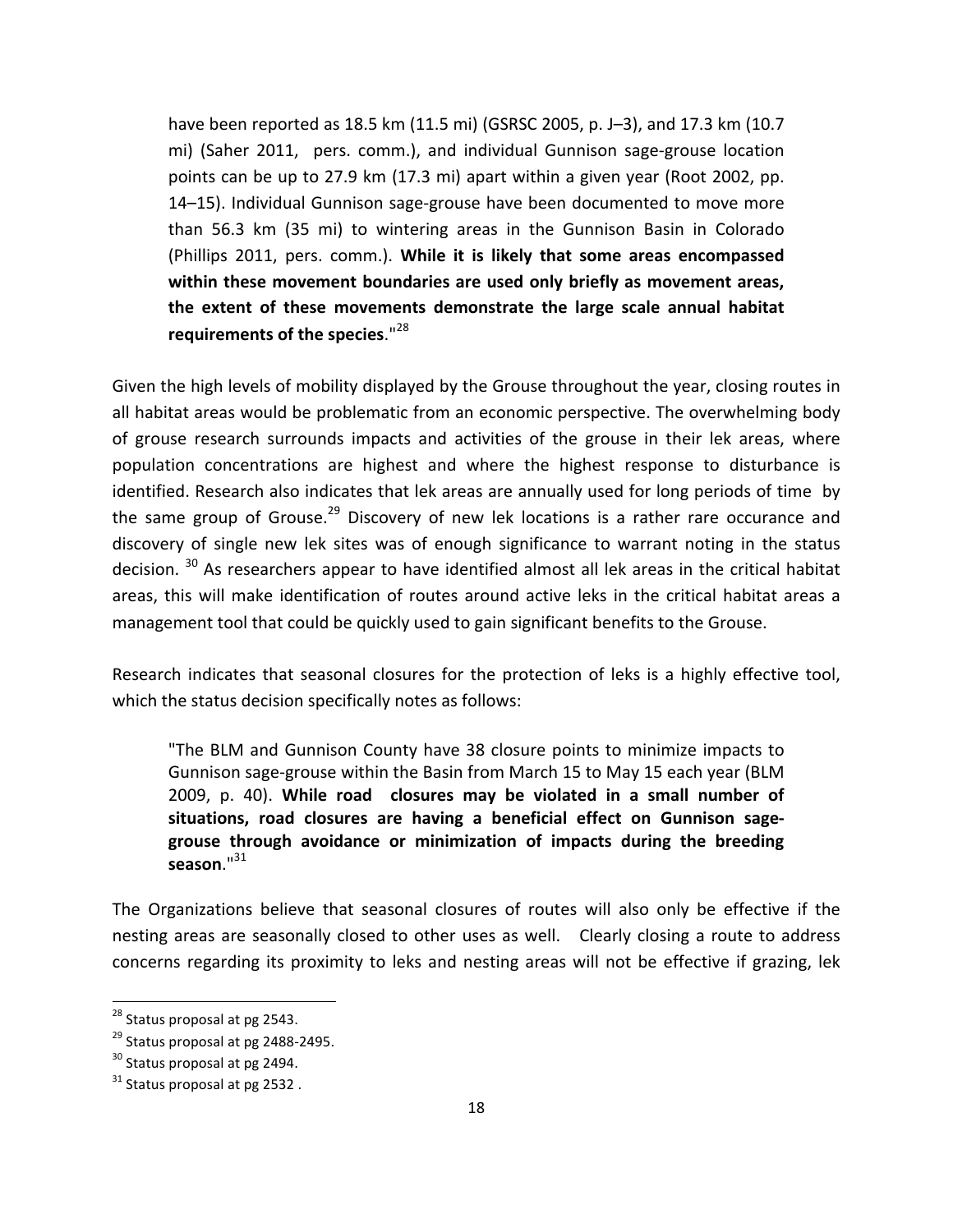viewing and other activities identified as similar or higher risk activities for the habitat areas are continued.

## **9. Recreational closures alone are insufficient to address habitat concerns.**

As extensively noted in both the status and habitat proposals, there are a wide range of activities that are negatively impacting the Gunnison Sage Grouse, many of which are higher priority threats than recreational usage of the habitat areas. The following provisions are included in these comments to highlight some areas and activities that must also be addressed if large scale route prohibits are found to be required. It has been the Organizations experience with other endangered or threatened species that often isolation of a single usage to address impacts from a wide range of usages creates significant public opposition as users being restricted believe they are being singled out arbitrarily. Management decisions isolating single uses frequently fail and generate significant public opposition for future management of the issue. 

The need to address a wide range of issues is supported in the status decision as closures of recreational access alone is insufficient to address habitat degradation, as the status decision specifically notes as follows:

"Based on modeling results demonstrating the effects of roads on Gunnison sage-grouse (Aldridge *et al.* 2011, entire—discussed in detail in Factor A), implementation of even the most restrictive travel management alternatives proposed by the BLM and USFS will still result in further degradation and fragmentation of Gunnison sage-grouse habitat in the Gunnison Basin." <sup>32</sup>

The Organizations vigorously believe that if access to any area is to be closed for recreational purposes, other higher priority threats must also be prohibited in that area, as research indicates recreational closures simply will never be sufficient to address the wide range of activities that degrade habitat areas. The Organizations are vigorously opposed to any decisions to rely on a single activity to address the wide range of habitat issues, in light of the research that indicates prohibitions of that activity will simply never address the habitat issues contributing to the Grouse's decline.

Several of the wide range of factors identified as habitat concerns are noted here as these issues would also have to be addressed with closures to address the decline of the Sage

 $32$  Status proposal at pg 2526.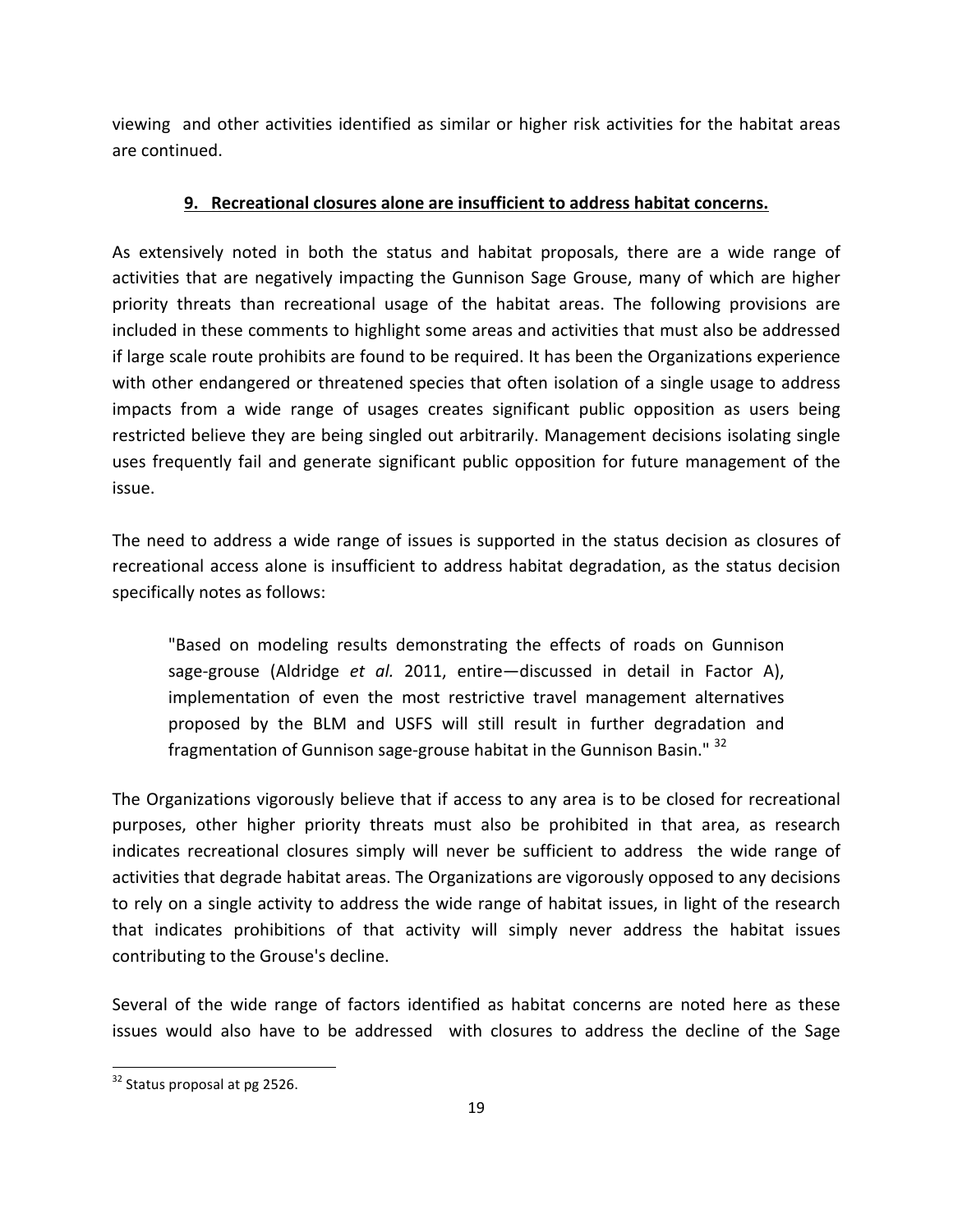Grouse, many of which are not related to recreational activities. Dogs are a factor that significantly impairs habitat quality as noted in the status decision:

"Domestic dogs accompanying recreationists or associated with residences can disturb, harass, displace, or kill Gunnison sage-grouse. Authors of many wildlife disturbance studies concluded that dogs with people, dogs on leash, or loose dogs provoked the most pronounced disturbance reactions from their study animals (Sime 1999 and references within). The primary consequences of dogs being off leash is harassment, which can lead to physiological stress as well as the separation of adult and young birds, or flushing incubating birds from their  $nest."$ <sup>33</sup>

The Organizations would be very opposed to any management standards for habitat areas that precluded motorized travel but continued to allow access for pedestrians with dogs as the listing decision specifically identifies similar levels of concern for these uses.

Grazing is also another usage of habitat areas that poses a similar level of threat to the habitat as roads. This concern is summarized in the listing decision as follows:

"Livestock management and domestic grazing have the potential to degrade Gunnison sage-grouse habitat. Grazing can adversely impact nesting and broodrearing habitat by decreasing vegetation available for concealment from predators. Grazing also has been shown to compact soils, decrease herbaceous abundance, increase erosion, and increase the probability of invasion of exotic plant species (GSRSC 2005, p. 173)."<sup>34</sup>

The Organizations must also note that lek viewing is currently not a significant issue for the Sage Grouse, however the Organizations believe that access to the lek area for viewing would create similar if not higher levels of disturbance to the Grouse when compared to a person simply passing through the area. The Organizations believe that if all recreational trail access is fully closed in an area then these activities should be prohibited as well.

The Organizations must again note that the above activities are not singled out due to heightened concerns for the activities but rather to briefly identify many of the usages that would need to be prohibited in a habitat area if the decision was made to permanently close the area to trail usage. While these additional restrictions would create economic concerns,

 $33$  Status proposal at pg 2532.

 $34$  Status proposal at pg 2505.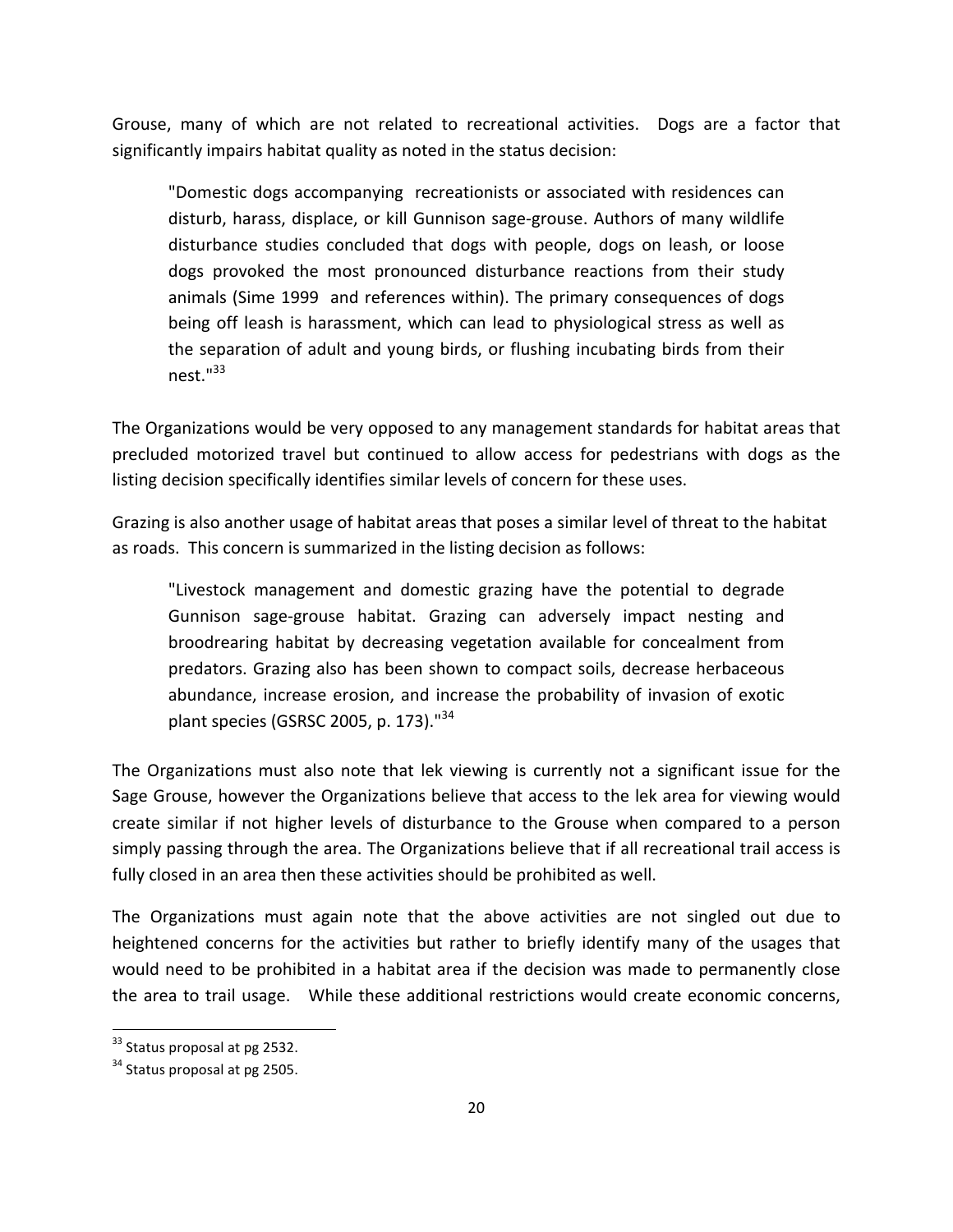the Organizations believe these economic impacts would be balanced by the fundamental fairness of treating similar threats to the Grouse in a similar manner. It has been the Organizations experience that arbitrarily permitting some uses while prohibiting others often fosters significant frustration from the public and develops little public support for conservation efforts. Given the high levels of habitat areas that are in private lands, the Organizations believe public support will play a critical role in any long term recovery efforts for the Grouse.

#### **10. Conclusion**

The Organizations believe that the protection of any endangered or threatened species is a critical part of federal land management. Proper identification of the threats and issues causing any species to be endangered is critical to developing plans that do not significantly adversely impact local communities for the protection of that species. There is simply no argument to be made that the dispersed trail network in the habitat areas is anything other than a significant economic contributor to local and state economies. The research on this issue is irrefutable.

The Organizations believe the significant economic impacts warrant serious analysis of every step possible to protect the trail network and meaningfully improve habitat areas for the long term benefit of the Grouse. The Organizations believe research concludes that moving to a designated trail system in habitat areas would provide significant protection for the Gunnison Sage Grouse. The Organizations believe that limited size seasonal closures of routes adjacent to active lek areas would also provide significant benefits for the Grouse and protect the economic contributions to local communities from the dispersed trail networks. Both of these management standards have been shown to be effective at protecting and improving Grouse habitat.

The Organizations would be vigorously opposed to any attempts to close routes prior to utilization of designated routes and seasonal closures in a habitat area. If closures of routes was found to be necessary, research concludes there are numerous other uses in habitat areas that pose similar or higher threats to the grouse than the dispersed trail network. The Organizations believe all uses that pose threats to the Grouse must be prohibited if the dispersed trail network is closed. Arbitrarily selected permitted and prohibited uses often does little to foster public support for the habitat management actions and given the high levels of private lands in habitat areas, the Organizations believe public support will be a critical component of habitat management moving forward.